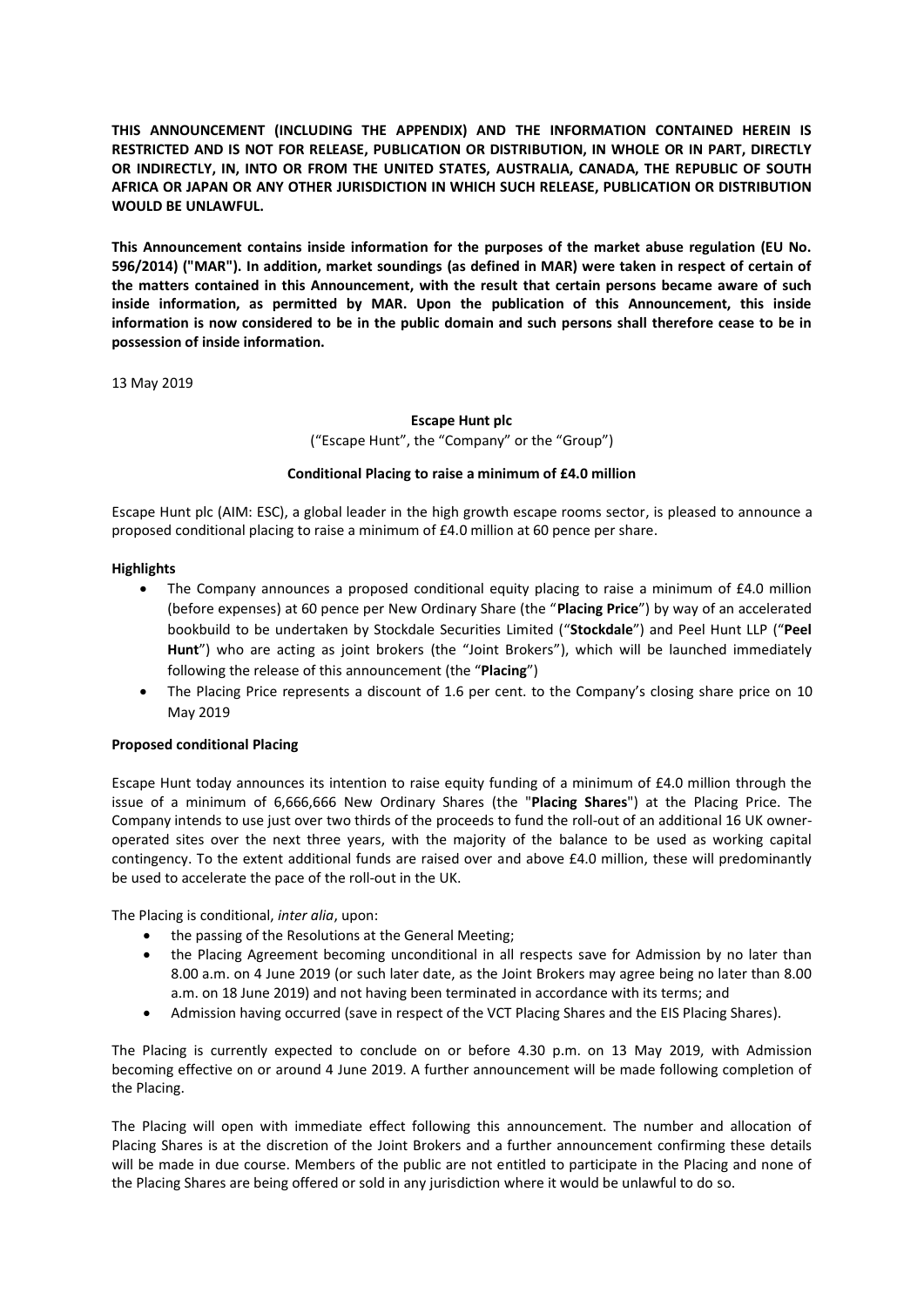Escape Hunt has entered into a placing agreement (the "**Placing Agreement**") with the Joint Brokers in relation to the Placing. Pursuant to the Placing Agreement, each of the Joint Brokers have agreed, in accordance with its terms, to use reasonable endeavours to place the Placing Shares with certain new and existing institutional and other investors. The Placing is not being underwritten.

The Placing Shares will, when issued, be credited as fully paid and will rank *pari passu* with the existing Ordinary Shares, including the right to receive all future dividends and distributions declared, made or paid by reference to a record date falling after their issue. The issue of the Placing Shares is subject to approval of Shareholders at the General Meeting to be held on 31 May 2019.

The Company will apply for the Placing Shares to be admitted to trading on AIM. It is expected that settlement of these shares will take place and that trading will commence at 8:00 a.m. on 4 June 2019.

Further details of the Placing Agreement can be found in the terms and conditions of the Placing contained in the Appendix to this announcement (which forms part of this announcement).

#### **Participation by Directors and senior management**

Directors of the Company have indicated their intention to participate in the Placing for up to approximately £41,000 in aggregate. Further details of these subscriptions will be announced separately in due course.

#### **Summary of terms and conditions of Placing**

By choosing to participate in the Placing and by making a verbal offer to acquire Placing Shares, investors will be deemed to have read and understood this announcement (including the Appendix) in its entirety and to be making such offer on the terms and subject to the conditions in this announcement, and to be providing the representations, warranties and acknowledgements contained in the Appendix.

Your attention is drawn to the detailed terms and conditions of the Placing set out in the Appendix to this announcement.

#### **Posting of Circular**

**For further enquiries please contact:**

A circular containing details of the Proposals is expected to be posted to Shareholders on 14 May 2019 along with a Form of Proxy to vote at a General Meeting expected to be convened for 31 May 2019 (the "Circular"). Capitalised terms in this announcement are defined as set out at the end of this announcement. The Circular will be available on the Company's website[, www.escapehunt.com.](http://www.escapehunt.com/)

#### **-ends-**

| <b>Escape Hunt plc</b>                                                                                           |                      |
|------------------------------------------------------------------------------------------------------------------|----------------------|
| Richard Harpham (Chief Executive Officer)                                                                        | +44 (0) 7584 173958  |
| Alistair Rae (Chief Financial Officer)                                                                           | +44 (0) 7736 883934  |
| Mustapha Omar (Commercial Director)                                                                              | +44 (0) 7767 697596  |
| Stockdale Securities Ltd - Nominated Advisor and Joint Broker<br>Daniel Harris, David Coaten – Corporate Finance | +44 (0) 20 7601 6100 |
| Fiona Conroy – Corporate Broking                                                                                 |                      |
| Peel Hunt LLP - Joint Broker                                                                                     |                      |
| George Sellar, Guy Pengelley – Corporate Finance                                                                 | +44 (0) 20 7418 8900 |
| Rory James-Duff, Sohail Akbar - ECM                                                                              |                      |
| <b>Yellow Jersey PR Ltd - Financial Public Relations</b>                                                         |                      |
| Tim Thompson                                                                                                     | +44 (0) 20 3004 9512 |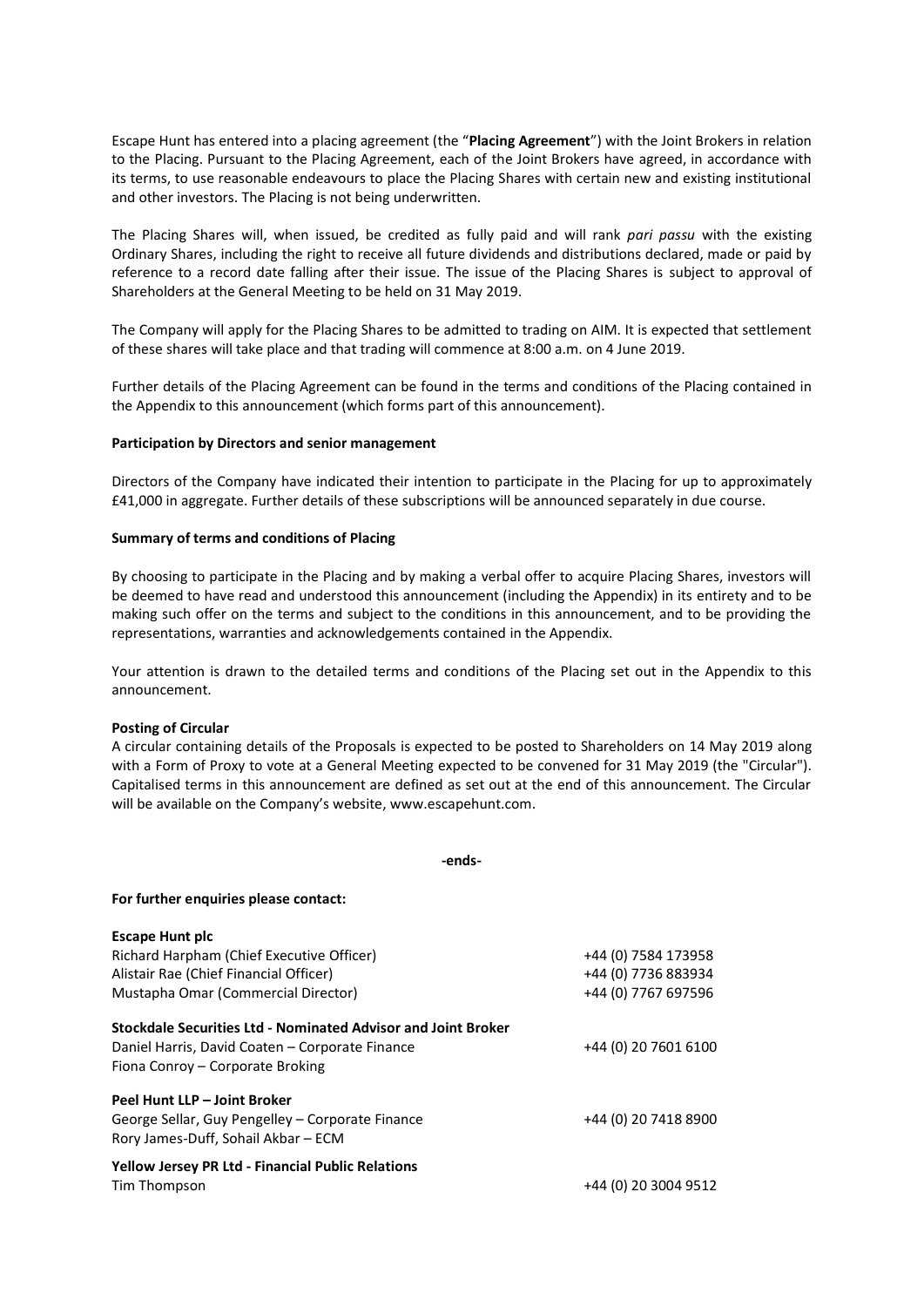Harriet Jackson Henry Wilkinson

The person arranging release of this announcement on behalf of the Company is Alistair Rae, Chief Financial Officer of the Company.

### **About Escape Hunt plc**

The Group is a global leader in providing live escape-the-room experiences with a network of owner-operated sites in the UK and a global network of franchised outlets in six continents. The Company was re-admitted to AIM in May 2017 and has a strategy of creating high quality premium games and experiences, which incorporates branded IP content.

# 1. **INTRODUCTION**

The Board announces today that the Company intends to raise a minimum of £4.0 million before fees and expenses by a placing of a minimum of 6,666,666 New Ordinary Shares at a placing price of 60 pence per Placing Share.

The Placing Price represents a discount of approximately 1.6 per cent. to the Closing Price of 61 pence per Ordinary Share on 10 May 2019, being the last practical date prior to this announcement. The Placing is not being underwritten.

For the Proposals to proceed, the Company requires Shareholder approval to authorise the Directors to allot the New Ordinary Shares and disapply statutory pre-emption rights in relation to the issue of the New Ordinary Shares.

The purpose of this announcement is to set out the background to, and the reasons for, the Proposals. It explains why the Directors consider the Proposals to be in the best interests of the Company and its Shareholders as a whole.

This announcement also contains further details related to the Resolutions to be proposed at the General Meeting. It also recommends that Shareholders vote in favour of all of the Resolutions to be proposed at the General Meeting, as the Directors intend and have irrevocably undertaken to do themselves in respect of their own beneficial shareholdings.

# 2. **BACKGROUND TO AND REASONS FOR THE PROPOSALS AND USE OF PROCEEDS**

# 2.1 **Background**

Escape Hunt is a global provider of escape rooms, with 51 owner-operated and franchise sites worldwide and 120 employees.

Prior to the Company's reverse takeover and re-admission on AIM in May 2017 ("**Re-admission**"), the Company focused on franchising. Today the Company has a franchise network of 42 sites across 22 countries.

Following Re-admission, the Company's resources have been largely geared towards building an owneroperated estate of escape room sites across the UK. To date, eight new venues have been opened (together with a further site acquired out of administration) which have performed well (see detail below) and have been very well-received by customers with industry leading TripAdvisor rankings.

The Company is pleased with the performance of its UK owner-operated sites. Sales and EBITDA have been growing steadily across all sites, with revenue in line and EBITDA slightly ahead of expectations for 2018 for the eight new sites. The Company's first three sites ("1<sup>st</sup> Tranche"), which opened in March 2018, have in the three months to February 2019 been achieving average weekly revenue and EBITDA of approximately £10,000 and £2,500 respectively (with only five rooms open per site on average during the period). The Company's second tranche of sites, which opened in the second half of 2018, have outperformed the 1<sup>st</sup> Tranche, achieving higher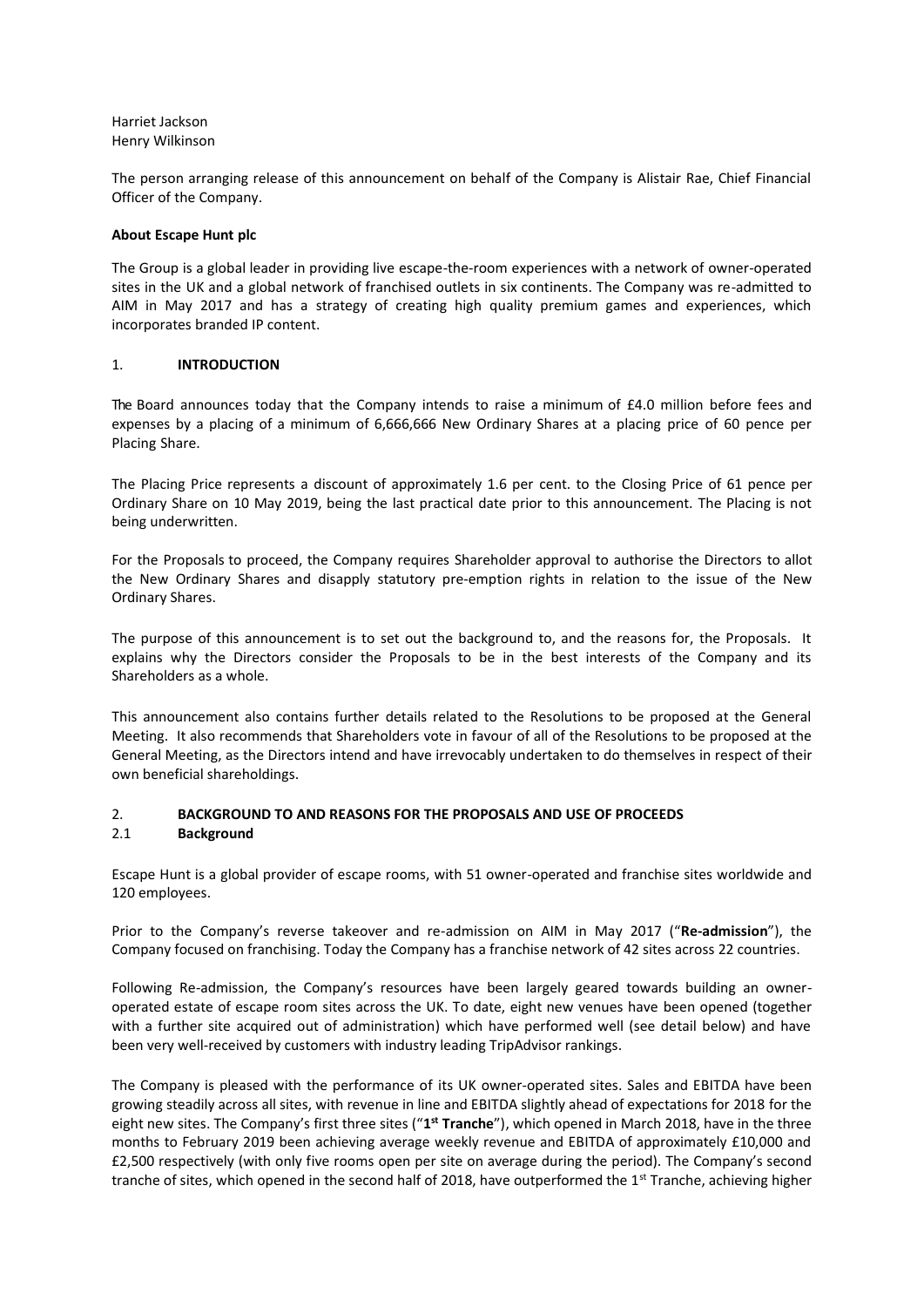average weekly revenue over the first three months of operating. While each site has come to maturity at different times, average occupancy levels across these eight sites is close to hitting the 40% target levels set out at the time of the Re-admission.

The Company's target mature site model (based on 6 rooms per site) is annual revenue and EBITDA of approximately £550,000 and £175,000 respectively, with fit out costs (net of landlord contributions) of approximately £300,000 (reaching maturity after six months). To date, fit out costs have been approximately £600,000 per site without any landlord contributions.

The Company is continually aiming to drive occupancy throughout the estate. With this in mind, the Company delivered its first major IP content deal in 2018 – "Doctor Who". The first Doctor Who themed games, which have been rolled out across six sites, are achieving higher occupancy levels (approximately 60% occupancy in the few weeks from opening until the end of February) than the unbranded rooms and are priced at a 25% premium to unbranded rooms. The Company also launched a corporate focused learning and development proposition in February 2019 and has already provided learning and development activities to a number of blue-chip clients.

The Company has continued to target expansion of its franchise network and as announced on 29 April 2019, the Company signed a heads of terms with a US franchising partner for a roll-out of new franchisee sites across the US and Canada. Although the heads of terms are detailed, the entry into a franchise agreement with this partner is still subject to negotiation and agreement of a full-form franchise agreement.

The US partner brings a wealth of experience both as a franchisee and franchisor of a number of leisure businesses, with dedicated management and the financial resources to execute the anticipated roll-out. A detailed plan to address the significant market opportunity has already been developed with this US partner during discussions over the last six months.

In line with its ambition of growing the franchise estate by two to three times over the medium term in conjunction with well-resourced partners, the Company believes that this deal represents a significant step towards achieving this goal.

The Company's typical franchise economics include a \$20,000 upfront franchise fee, a 10% revenue royalty fee (shared with the master franchisee if there is one) and a \$500 monthly charge to cover game design fees, service charges and other ancillary services.

# 2.2 **Next phase of development and fundraise**

The Company now wishes to move to the next phase of its development by leveraging off its reputation as a market leader in what is still a fragmented market and to take advantage of the growth in consumer demand for experiential leisure. Furthermore, due to weaknesses in the retail property market, the Company is seeing increasing interest from landlords who are prepared to make one-off capital contributions (to date, up to £300,000) to the Company on entry into new leases.

As referenced in the Company's statement on 23 January 2019, the Board has been assimilating and analysing all information from the owner-operated sites to shape its roll-out strategy. As detailed above, the Board is encouraged by the performance of these sites and having established strong supplier partnerships over the last year and having learned much from the eight sites opened, the Company believes that it has gone a long way to prove the model and develop a firm foundation from which to execute its roll-out of further owneroperated sites across the UK over the medium term.

Funded by the proposed fundraise of a minimum of £4.0 million (before expenses of the transaction), the Company plans to roll-out a further 16 owner-operated UK sites over the next three years. The Company already has a strong pipeline with five sites in advanced stages of negotiation. The intention is to develop four to six UK sites in 2019, a further 6 to 8 sites in 2020, and a further 4 sites in 2021 bringing the total estate to 25 by 2021. To the extent additional funds are raised beyond £4.0 million, these will predominantly be used to accelerate the pace of the roll-out in the UK.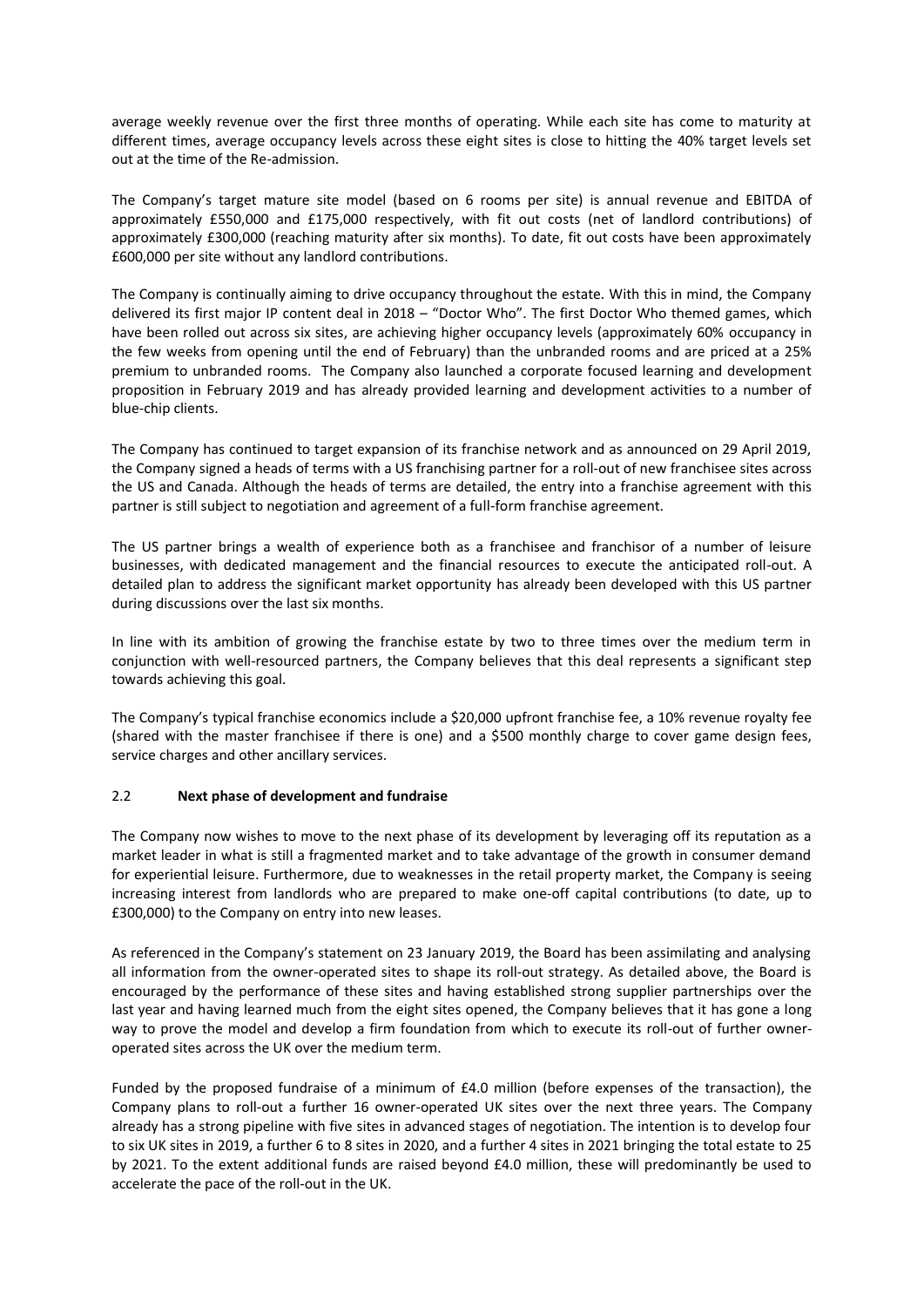The Company sees the potential thereafter to open up to a further 25 sites beyond 2021 taking the total number of UK sites up to 50, with the aim of the Company becoming an industry leader in the escape games business in the UK.

The Company's focus for 2019 is to roll-out further owner-operated sites, conclude two large scale franchise deals (including the US deal mentioned above); further drive occupancy through securing new IP content deals (other licensing opportunities are being discussed with film and TV studios) and embedding the corporate learning and development proposition into the business; and establish a behavioural analysis centre in Edinburgh (following the £2 million grant awarded from Scottish Enterprise).

Beyond 2019, in addition to the roll-out of further owner-operated sites in the UK, the Company is targeting opening up to a further 150 franchise sites globally, the reduction of production costs by bringing some build in-house and the monetisation of production by selling physical game solutions to franchisees.

# 2.3 **Use of proceeds**

The gross proceeds receivable by the Company pursuant to the Placing are expected to be a minimum of £4.0 million (net proceeds of approximately £3.7 million after expenses).

The Company intends to use just over two thirds of the proceeds to fund the roll-out of an additional 16 UK owner-operated sites, with the majority of the balance to be used as working capital contingency. To the extent additional funds are raised beyond £4.0 million, these will predominantly be used to accelerate the pace of the roll-out in the UK.

# 3. **CURRENT TRADING AND PROSPECTS**

The announcement of the Company's audited results for its financial year ended 31 December 2018 were released today, which includes a current trading statement. A copy of these results can be found at www.escapehunt.com.

# 4. **DETAILS OF THE PLACING**

# 4.1 **Structure**

The Directors gave careful consideration as to the structure of the Proposals and concluded that the Placing was the most suitable option available to the Company and its Shareholders at this time.

The Directors considered that the private placing process enabled the Placing to be carried out quickly and at the most suitable price for the Company.

The New Ordinary Shares are not being made available to the public and none of the New Ordinary Shares are being offered or sold in any jurisdiction where it would be unlawful to do so.

The allotment and issue of the New Ordinary Shares is conditional on, amongst other things, the approval by Shareholders of the Resolutions required for the Directors to allot the New Ordinary Shares and for statutory pre-emption rights to be disapplied in respect of such allotments. The Resolutions contain the relevant approvals required for the Proposals.

# 4.2 **Principal Terms of the Placing**

The Joint Brokers, as agents for the Company, have severally agreed to use their respective reasonable endeavours to procure Placees for the Placing Shares on the terms of the Placing Agreement. The Placing is not being underwritten.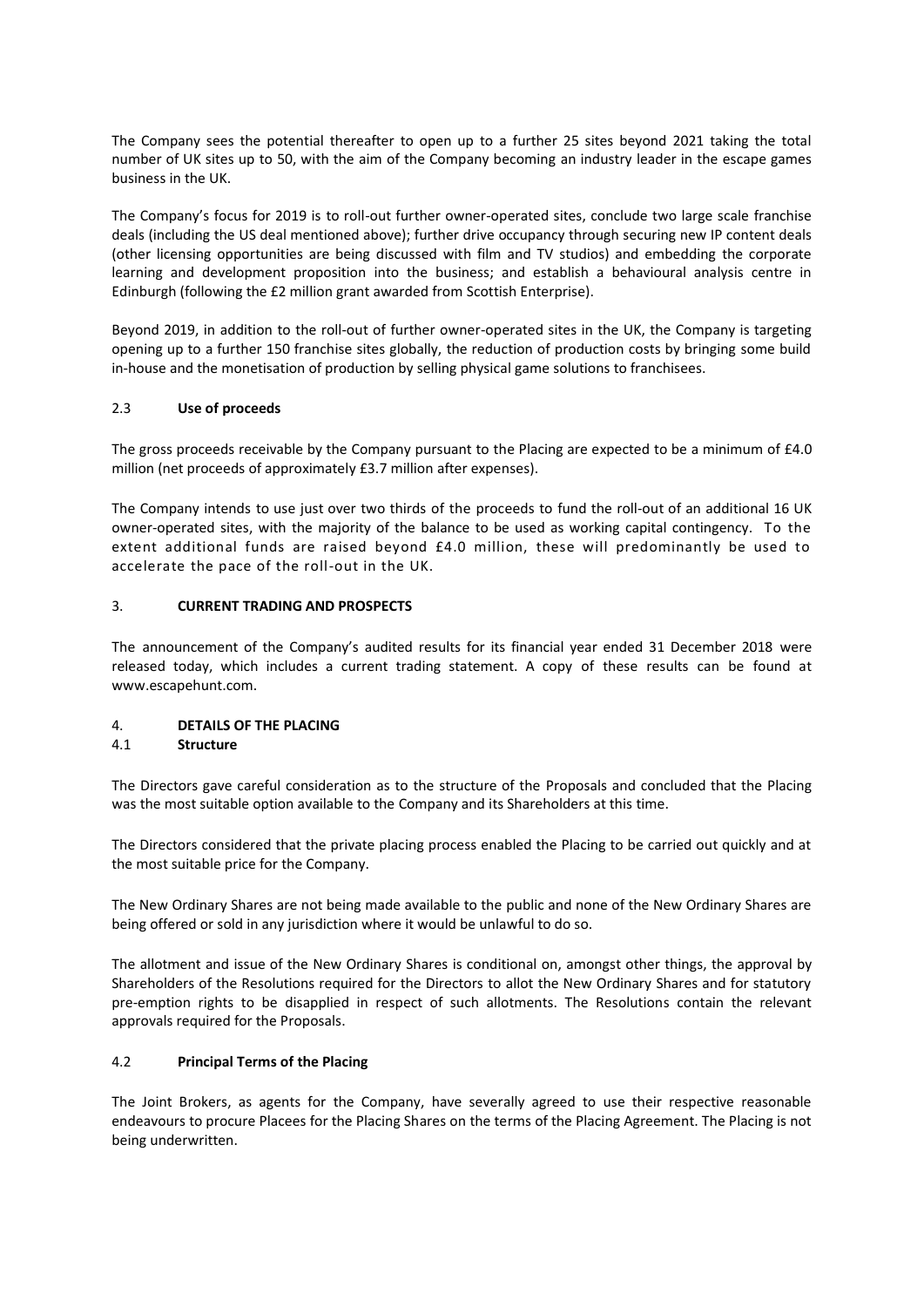The issue of the Placing Shares is intended to raise a minimum £4.0 million (before expenses). It is expected that the proceeds of the Placing will be received by the Company by 4 June 2019.

Under the Placing Agreement, the Company has agreed to pay to the Joint Brokers commission based on the aggregate value of the New Ordinary Shares placed at the Placing Price and the costs and expenses incurred in relation to the Placing together with any applicable VAT.

No commissions will be paid to Placees or by Placees in respect of any New Ordinary Shares.

# 4.3 **Application for Admission**

Application will be made to the London Stock Exchange for the New Ordinary Shares to be admitted to trading on AIM. Subject to, amongst other things, Shareholder approval of the Resolutions at the General Meeting, Admission of the New Ordinary Shares is expected to take place, and dealings on AIM are expected to commence, at 8.00 a.m. on 4 June 2019 (or such later time and/or date as may be agreed between the Company and the Joint Brokers, being no later than 5.00 p.m. on 18 June 2019).

# 4.4 **Conditionality**

The Placing is conditional upon the Placing Agreement becoming unconditional and not having been terminated in accordance with its terms. The Placing Agreement is conditional, amongst other things, upon the following:

- the passing of the Placing Resolutions at the General Meeting; and
- admission of New Ordinary Shares to trading on AIM becoming effective by no later than 8.00 a.m. on 4 June 2019 (or such later time and/or date as the Company and the Joint Brokers may agree (being not later than 8.00 a.m. on 18 June 2019)).

If the conditions set out above are not satisfied or waived (where capable of waiver), the Proposals will lapse and the New Ordinary Shares will not be allotted and issued and no monies will be received by the Company from investors in respect of the New Ordinary Shares. However, given the fact that the EIS Placing Shares and VCT Placing Shares will be allotted and issued prior to Admission, the allotment and issue of those New Ordinary Shares is not conditional upon Admission and, once made, such allotments will remain valid regardless of whether Admission occurs.

# 5. **EIS/VCT**

The following information is based upon the laws and practice currently in force in the UK and may not apply to persons who do not hold Ordinary Shares as investments.

The Company has recently received assurance from HMRC that the Ordinary Shares in the Company are capable of qualifying for EIS tax reliefs. Accordingly, the EIS Placing Shares will rank as "eligible shares" and will be capable of being a "qualifying holding" and that the Company can issue EIS3 "compliance certificates" for the purposes of EIS.

Shareholders and investors who are in any doubt as to their tax position or who are subject to tax in jurisdictions other than the UK are strongly advised to consult their own independent financial adviser immediately.

The information below is intended only as a general guide to the current tax position under UK taxation law and is not intended to be exhaustive. Shareholders and investors who are in any doubt as to their tax position, or who are subject to a tax jurisdiction other than the UK, are strongly advised to consult their professional advisers.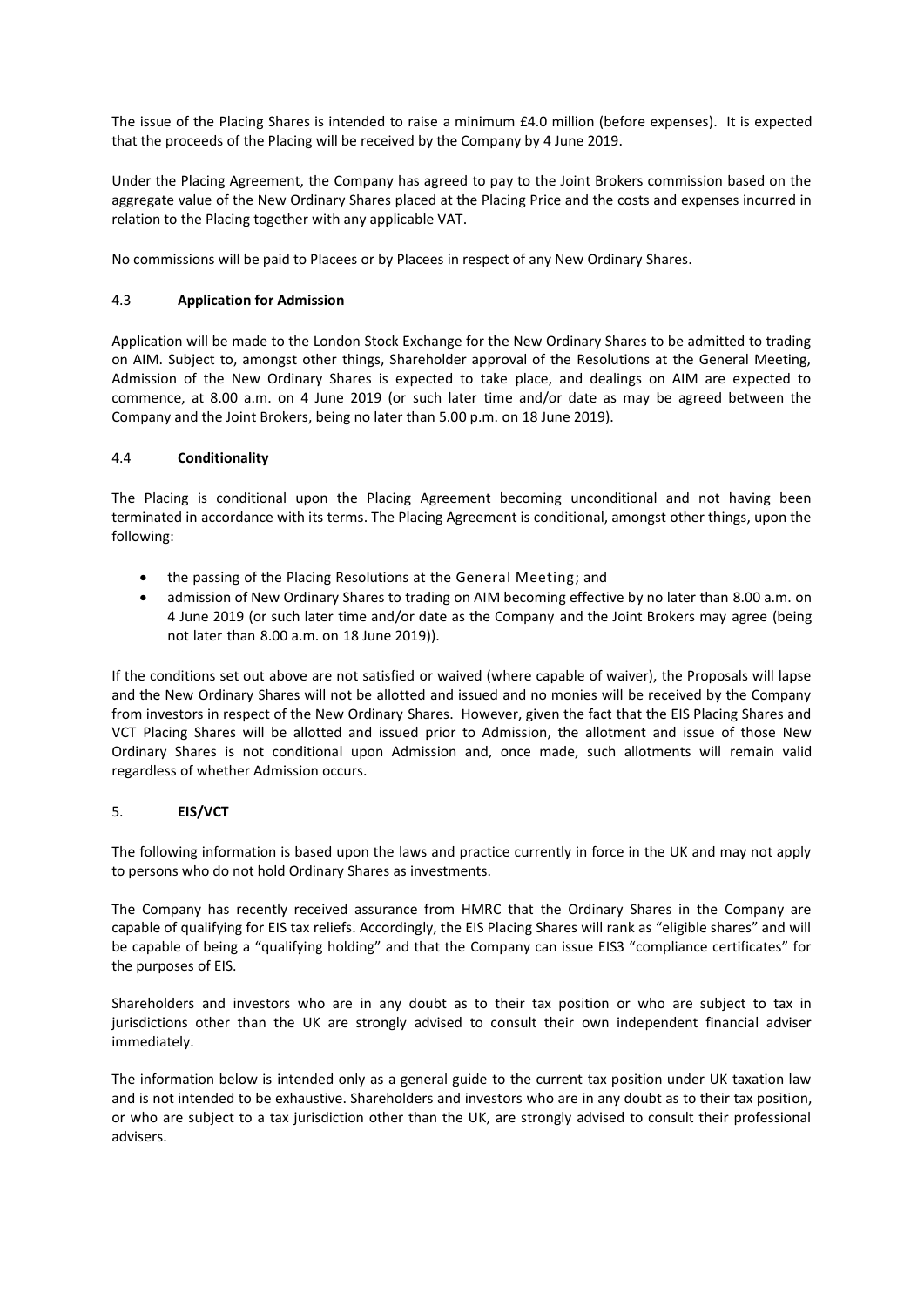# 5.1 **EIS**

The Company intends to operate so that it qualifies for the taxation advantages offered under EIS. The main advantages are as follows:

- Individuals can claim a tax credit reduction of 30 per cent. of the amount invested in the Company against their UK income tax liability, provided they have a sufficient tax liability to reclaim this amount, thus reducing the effective cost of their investment to 70 pence for each £1 invested. However, there is an EIS subscription limit of £1 million in each tax year, or £2 million in each tax year providing at least £1 million is invested into shares in a company which qualifies as a knowledge intensive company, and, to retain the relief, the EIS Placing Shares must be held for at least three years.
- UK investors (individuals or certain trustees) may defer a chargeable gain by investing the amount of the gain in the Company. There is no limit to the level of investment for this purpose and, therefore, to the amount of gain which may be deferred in this way. Note that the deferred gain will come back into charge when the EIS Placing Shares are disposed of or if the Company ceases to qualify as an EIS company within the three year qualifying period.
- There is no tax on capital gains made upon disposal after the three year period (the "**Qualifying Period**") of shares in an EIS qualifying company on which income tax relief has been given and not withdrawn.
- If a loss is made on disposal of the EIS Placing Shares at any time, the amount of the loss (after allowing for any income tax relief initially obtained) can be set off against either the individual's gains for the tax year in which the disposal occurs, or, if not so used, against capital gains of a subsequent tax year, or against the individual's net income of the tax year of the disposal or of the previous tax year.
- Provided a Shareholder has owned EIS Placing Shares for at least two years and certain conditions are met at the time of transfer, up to 100 per cent. business property relief will be available, which reduces the inheritance tax liability on the transfer of EIS Placing Shares to nil.
- The amount of relief an investor may gain from an EIS investment in the Company will depend on the investor's individual circumstances.

# 5.2 **Qualifying Period**

In order to retain the EIS reliefs, an investor must hold their shares for at least three years. A sale or other disposal (other than an inter-spousal gift or a transfer on death) will result in any income tax relief that has been claimed being clawed back by HMRC. Additionally, any capital gains deferred will come back into charge and the capital gains tax exemption will be lost. It is the investor's responsibility to disclose a disposal to HMRC.

An individual can only be eligible for EIS relief on the purchase of shares if all shares held by that investor are either risk-based shares (that is, shares for which an EIS3 compliance certificate has been or will be issued) or the original subscriber shares which the investor has continued to hold.

Additionally, if the Company ceases to meet certain qualifying conditions within three years from the date of the share issue, the tax reliefs will be lost. This will be shown as the "Termination Date" on the EIS3 compliance certificate which the Company will issue to investors following formal approval of the share issue by HMRC.

# 5.3 **Advance Assurance of EIS Status**

In order for investors to claim EIS reliefs relating to their shares in the Company, the Company has to meet a number of rules regarding the kind of company it is, the amount of money it can raise, how and when that money must be employed for the purposes of the trade, and the trading activities carried on. The Company must satisfy HMRC that it meets these requirements and is therefore a qualifying company.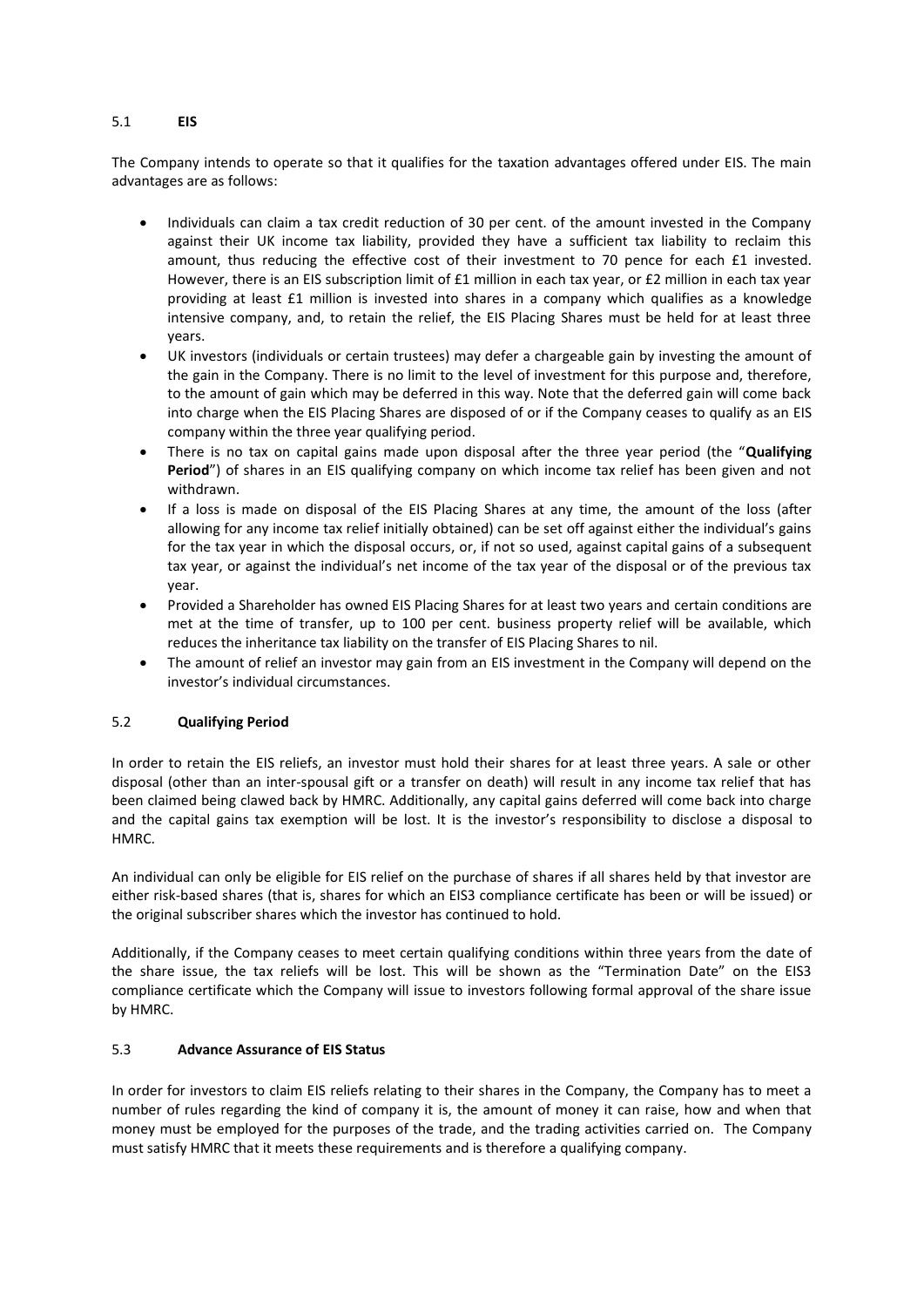Although the Company currently expects to satisfy the relevant conditions for EIS investment, neither the Directors nor the Company gives any warranty or undertaking that relief will be available in respect of any investment in the EIS Placing Shares or that the Company will continue to satisfy the conditions for EIS investment.

# 5.4 **VCT**

The status of the Ordinary Shares as a qualifying holding for VCT purposes will be conditional, inter alia, on the Company continuing to satisfy the relevant requirements and on the Ordinary Shares being held as a "qualifying holding" for VCT purposes throughout the period of ownership.

Neither the Company nor the Directors give any warranty, representation or undertaking that any VCT investment in the Company will remain a qualifying holding nor have they obtained any advance assurance from HM Revenue and Customs prior to the date of this document. The Company cannot guarantee or undertake to conduct its business following Admission, in a way to ensure that the Company will continue to meet the requirements of a VCT Scheme. VCTs considering making a qualifying VCT investment are recommended to seek their own professional advice in order that they may fully understand how the relief legislation may apply in their individual circumstances.

The status of the VCT Placing Shares as a qualifying holding for VCTs will be conditional, *inter alia*, upon the Company continuing to satisfy the relevant requirements.

Although the Company currently expects to satisfy the relevant conditions for VCT investment, neither the Directors nor the Company gives any warranty or undertaking that an investment in the VCT Placing Shares by a VCT will be a qualifying holding.

# 5.5 **Structure of the EIS Placing and the VCT Placing**

Ordinary Shares will be allotted and issued in certificated form to the EIS Placees at 11:59 p.m. on 3 June 2019. Ordinary Shares will be allotted and issued in certificated form to the VCT Placees at 7:30 a.m. on 4 June 2019. Ordinary Shares will be delivered into the CREST account for all other Placees of the New Ordinary Shares (excluding the EIS and VCT Placing Shares) at 8.00 a.m. on 4 June 2019. As soon as possible after 8.00 a.m. on 4 June 2019 the EIS and VCT Placing Shares will be dematerialised into CREST. The subscription for Placing Shares by the EIS Placees and the VCT Placees is not conditional on Admission.

As the rules governing EIS and VCT reliefs are complex and interrelated with other legislation, if Shareholders and investors are in any doubt as to their tax position, require more detailed information than the general outline above, or are subject to tax in a jurisdiction other than the United Kingdom, they should consult their professional adviser.

# 6. **SETTLEMENT AND DEALINGS**

The New Ordinary Shares will be issued credited as fully paid and will rank *pari passu* with the Existing Ordinary Shares, including the right to receive all dividends and other distributions declared, made or paid in respect of Ordinary Shares after their issue.

Application will be made to the London Stock Exchange for the New Ordinary Shares to be admitted to trading on AIM. Subject to the passing of the Placing Resolutions at the General Meeting, it is expected that Admission will become effective at 8.00 a.m. on 4 June 2019.

Settlement of the Placing will, at the option of Placees, be within CREST. Ordinary Shares will be allotted and issued in certificated form to the EIS Placees at 11:59 p.m. on 3 June 2019. Ordinary Shares will be allotted and issued in certificated form to the VCT Placees at 7:30 a.m. on 4 June 2019. Ordinary Shares will be delivered into the CREST account for all other Placees of the New Ordinary Shares (excluding the EIS and VCT Placing Shares) at 8.00 a.m. on 4 June 2019. As soon as possible after 8.00 a.m. on 4 June 2019 the EIS and VCT Placing Shares will be dematerialised into CREST.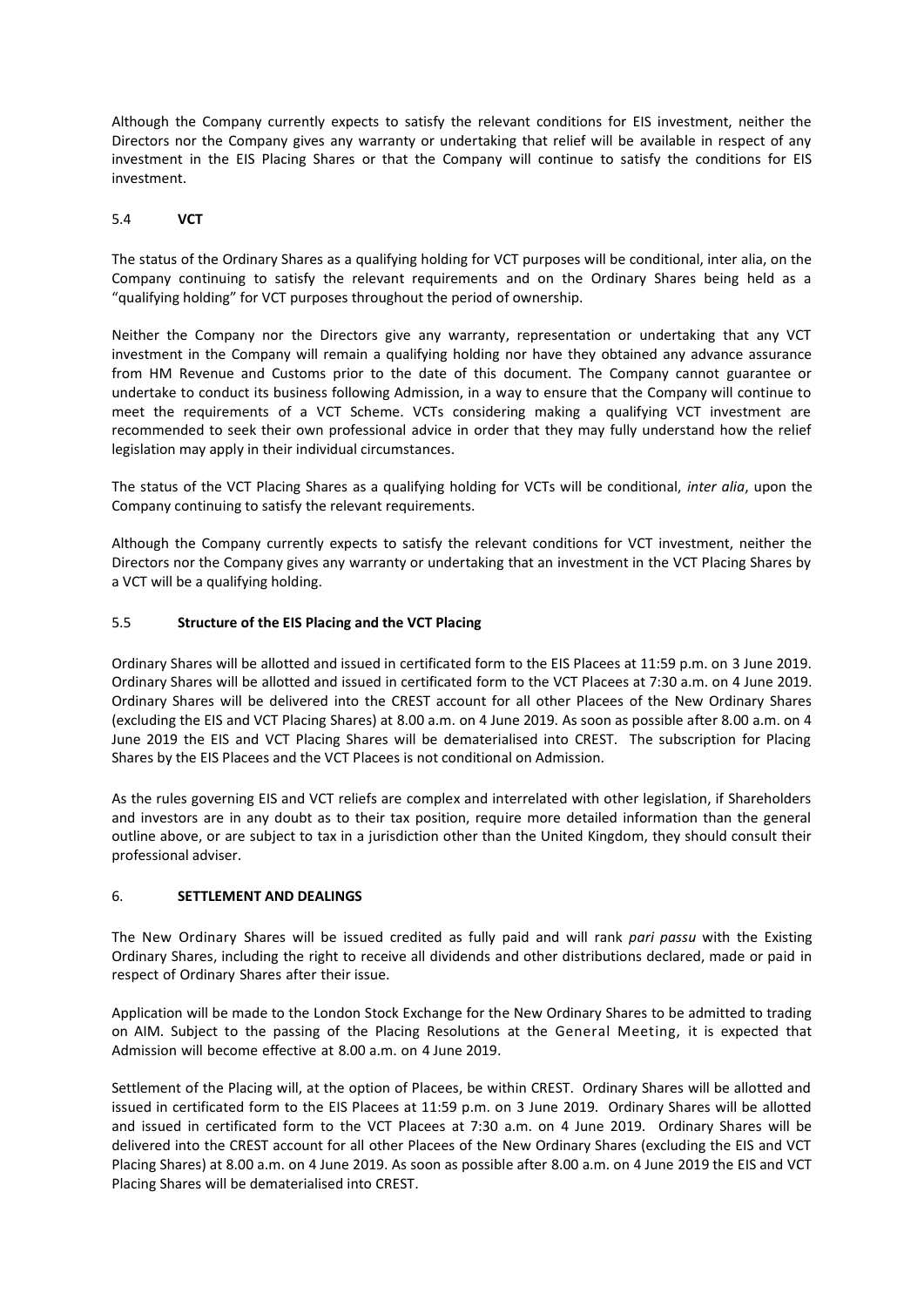No other temporary documents of title will be issued. Definitive share certificates for Placees not settling through CREST will be despatched by the Registrars on or before 18 June 2019. Prior to the despatch of such certificates, transfers will be certified against the register of members of the Company held by the Company's registrar.

# 7. **GENERAL MEETING**

At the General Meeting, two Resolutions will be proposed which are required for the purpose of the Placing. Resolution 1 is an ordinary resolution to grant the Directors authority to allot New Ordinary Shares pursuant to the Placing. Resolution 2 is a special resolution and disapplies statutory pre-emption rights in respect of the issue of New Ordinary Shares pursuant to the Placing.

If the Resolutions are not passed or if Admission does not occur, the Placing will not proceed and in which event the Company will not proceed with its planned roll-out programme, will review its ongoing strategy and materially scale-back its operations to reduce ongoing costs.

# 8. **IRREVOCABLE COMMITMENTS**

All the Directors, who currently hold in aggregate 1,844,377 Ordinary Shares, representing approximately 9.10 per cent. of the existing issued ordinary share capital of the Company, have irrevocably undertaken to vote in favour of the Resolutions at the General Meeting.

# **SECURITY DETAILS**

| Number of Existing Ordinary Shares | 20,259,258           |
|------------------------------------|----------------------|
| <b>TIDM</b>                        | <b>ESC</b>           |
| <b>ISIN</b>                        | GB00BDB79J29         |
| <b>DESC</b>                        | <b>ORD GBP0.0125</b> |
| <b>SEDOL</b>                       | <b>BDB79J2</b>       |

# **EXPECTED TIMETABLE OF PRINCIPAL EVENTS**

| Posting of the Circular, Notice of General Meeting and Form of<br>Proxy to Shareholders                                                                                           | 14 May 2019               |
|-----------------------------------------------------------------------------------------------------------------------------------------------------------------------------------|---------------------------|
| Latest time and date for receipt of completed Forms of Proxy                                                                                                                      | 11:00 a.m. on 29 May 2019 |
| Latest time and date for receipt of appointment of proxies<br>through the CREST proxy voting service                                                                              | 11:00 a.m. on 29 May 2019 |
| <b>General Meeting</b>                                                                                                                                                            | 11:00 a.m. on 31 May 2019 |
| Allotment and issue of the EIS Placing Shares                                                                                                                                     | 11:59 p.m. on 3 June 2019 |
| Allotment and issue of the VCT Placing Shares                                                                                                                                     | 7:30 a.m. on 4 June 2019  |
| Admission effective and dealings expected to commence in the<br>New Ordinary Shares on AIM                                                                                        | 8:00 a.m. on 4 June 2019  |
| Expected date by which certificates in respect of New Ordinary<br>Shares in certificated form will be issued are to be despatched to<br>certificated Shareholders (as applicable) | by 18 June 2019           |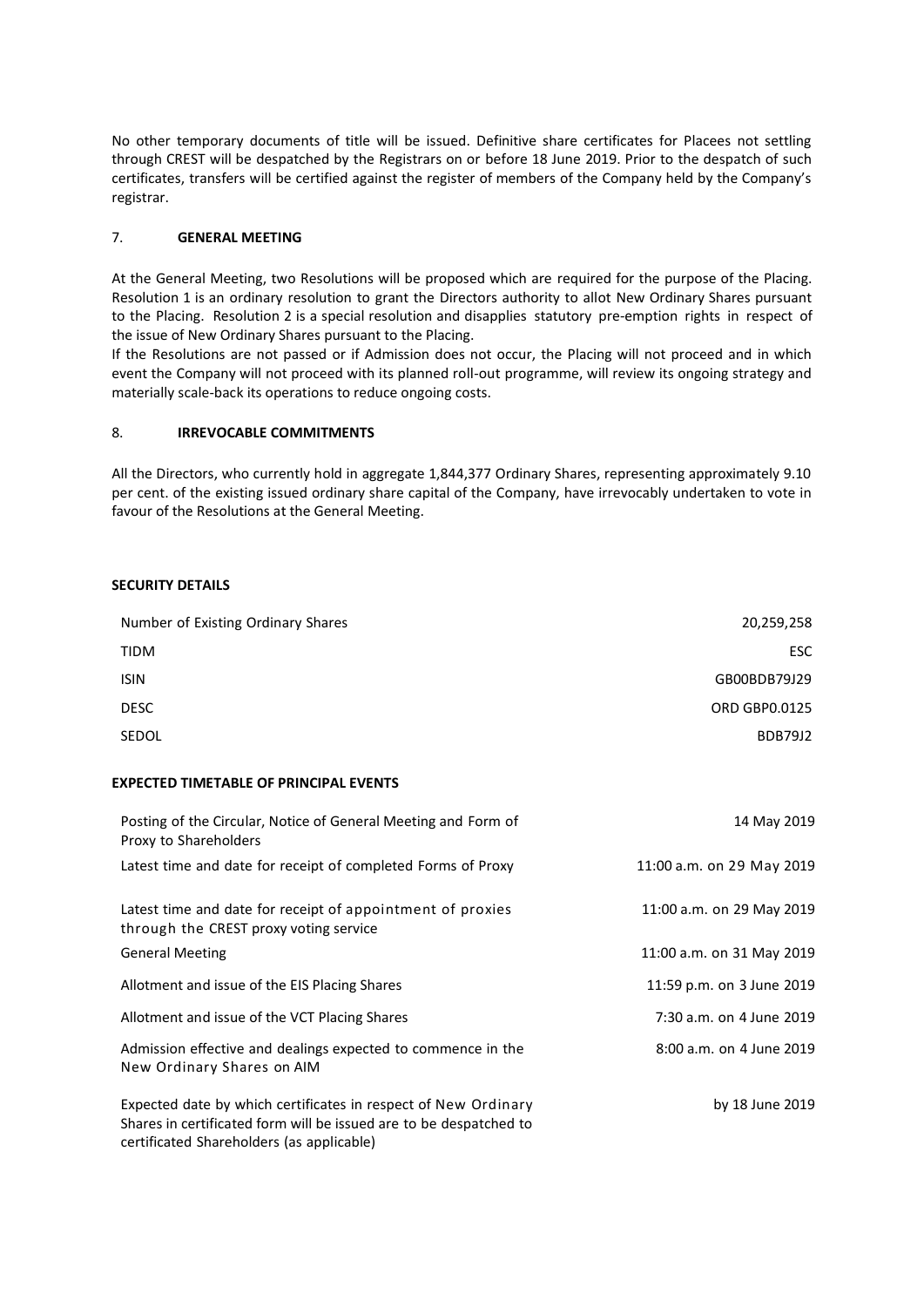Each of the times and dates in the above timetable is subject to change. If any of the above times and/or dates change, the revised times and/or dates will be notified to Shareholders by announcement through a Regulatory Information Service.

References to time in this document are to London time. The timetable above assumes that the Resolutions are passed at the General Meeting without adjournment.

# **DEFINITIONS**

The following definitions apply throughout this announcement, unless the context otherwise requires:

| <b>Admission</b>                     | the admission of the Placing Shares to trading on<br>AIM becoming effective in accordance with Rule 6<br>of the AIM Rules                                                                                    |
|--------------------------------------|--------------------------------------------------------------------------------------------------------------------------------------------------------------------------------------------------------------|
| <b>Admission Date</b>                | the date on which Admission becomes effective                                                                                                                                                                |
| <b>AIM</b>                           | the market of that name operated by the London<br><b>Stock Exchange</b>                                                                                                                                      |
| AIM Rules for Companies or AIM Rules | the AIM Rules for Companies published by the<br>London Stock Exchange for the time being                                                                                                                     |
| Announcement                         | this Announcement, including the Appendix and the<br>terms and conditions set out herein                                                                                                                     |
| <b>Board or Directors</b>            | the board of directors of the Company from time to<br>time                                                                                                                                                   |
| <b>Bookbuild</b>                     | the bookbuild process to be conducted by the Joint<br>Brokers by which the Joint Brokers will determine<br>demand for participation in the Placing by the<br>Placees                                         |
| <b>Business Day</b>                  | any day on which banks are open for business in<br>London other than a Saturday, Sunday or statutory<br>holiday                                                                                              |
| <b>Closing Price</b>                 | the closing mid-market price of an Ordinary Share<br>on AIM as derived from the AIM Appendix to the<br>Daily Official List of the London Stock Exchange                                                      |
| Company                              | Escape Hunt plc, a public limited liability company<br>incorporated and registered in England and Wales<br>(with registration number 10184316) whose<br>registered office is at 3 Pear Place, London SE1 8BT |
| <b>CREST</b>                         | the computerised settlement system (as defined in<br>the CREST Regulations) operated by Euroclear which<br>facilitates the holding and transfer of title to shares<br>in uncertificated form                 |
| <b>CREST Regulations</b>             | the Uncertificated Securities Regulations 2001 (SI<br>2001 No.3755), as amended                                                                                                                              |
| <b>EEA</b>                           | European Economic Area                                                                                                                                                                                       |
| EIS                                  | <b>Enterprise Investment Scheme</b>                                                                                                                                                                          |
| <b>EIS and VCT Placing Shares</b>    | together, the EIS Placing Shares and the VCT Placing<br>Shares                                                                                                                                               |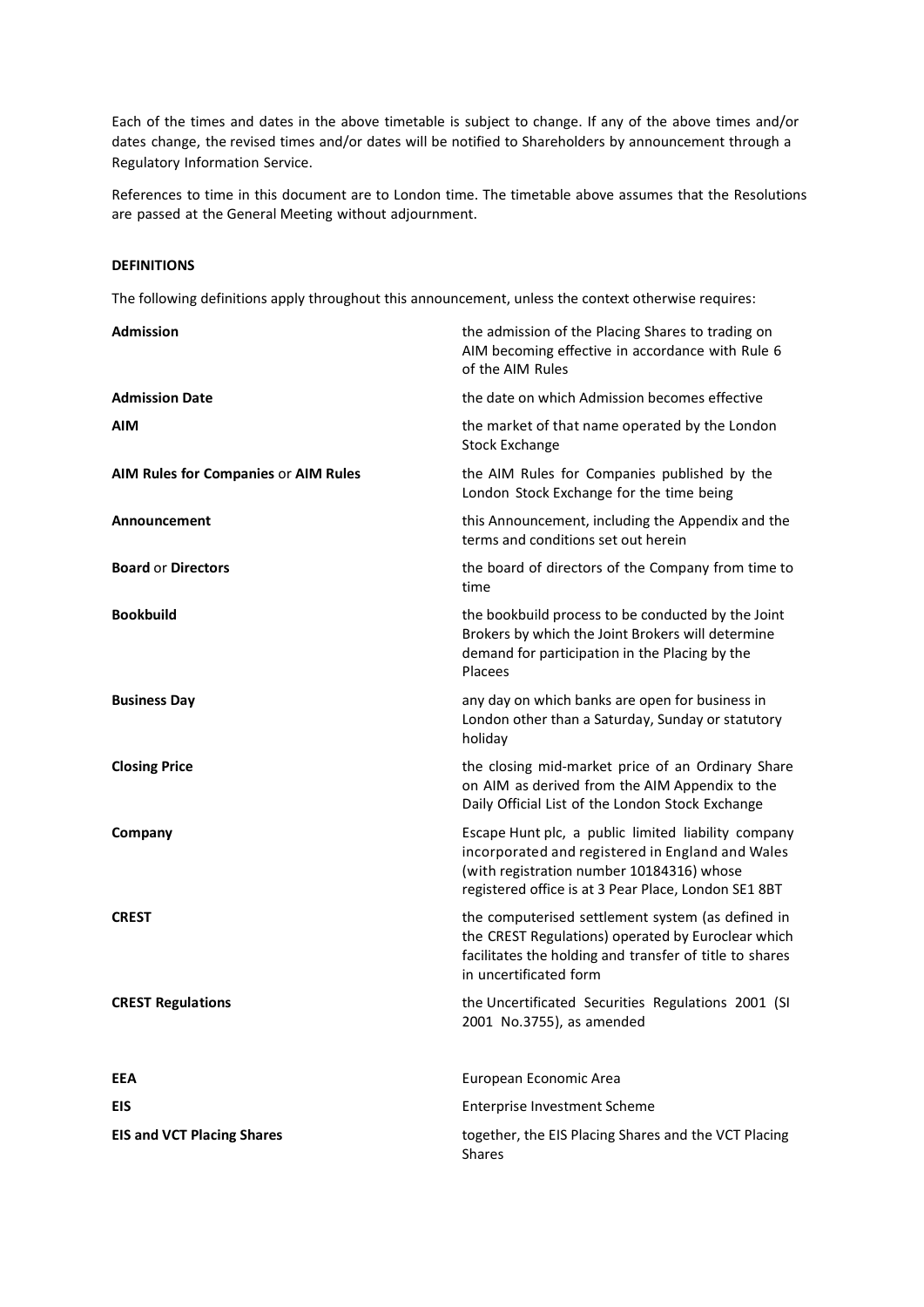| <b>EIS Placees</b>                | the proposed subscribers for the EIS Placing Shares<br>pursuant to the EIS Placing                                                                                                                                                |
|-----------------------------------|-----------------------------------------------------------------------------------------------------------------------------------------------------------------------------------------------------------------------------------|
| <b>EIS Placing</b>                | the proposed placing and issue of the EIS Placing<br>Shares with EIS Placees at the Placing Price pursuant<br>to the Placing                                                                                                      |
| <b>EIS Placing Shares</b>         | Placing Shares which are to be issued to as part of<br>the EIS Placing                                                                                                                                                            |
| <b>Enlarged Share Capital</b>     | the issued ordinary share capital of the Company<br>on Admission comprising the Existing Ordinary<br>Shares, the New Ordinary Shares and any other new<br>Ordinary Shares issued before Admission                                 |
| <b>Escape Hunt or Group</b>       | the Company and its subsidiary undertakings                                                                                                                                                                                       |
| <b>Euroclear</b>                  | Euroclear UK & Ireland Limited, a company<br>incorporated in England and Wales and the<br>operator of CREST                                                                                                                       |
| <b>Existing Ordinary Shares</b>   | the 20,259,258 Ordinary Shares in issue as at the<br>date of this document and Existing Share Capital<br>shall have the same meaning                                                                                              |
| <b>FCA</b>                        | the Financial Conduct Authority of the United<br>Kingdom                                                                                                                                                                          |
| <b>Form of Confirmation</b>       | the form of confirmation or contract note made<br>between Peel Hunt or Stockdale (as the case may<br>be) and a Placee which incorporate by reference the<br>terms and conditions of the Placing contained in this<br>Announcement |
| <b>FSMA</b>                       | the Financial Services and Markets Act 2000, as<br>amended                                                                                                                                                                        |
| <b>General Meeting</b>            | the general meeting of the Company convened<br>pursuant to the Notice and to be held at the offices<br>of Eversheds Sutherland (International) LLP, One<br>Wood Street, London EC2V 7WS at 11:00 a.m. on 31<br>May 2019           |
| <b>HMRC</b>                       | Her Majesty's Revenue & Customs                                                                                                                                                                                                   |
| <b>Joint Brokers</b>              | Peel Hunt and Stockdale Securities                                                                                                                                                                                                |
| <b>London Stock Exchange</b>      | London Stock Exchange plc                                                                                                                                                                                                         |
| <b>Long Stop Date</b>             | 18 June 2019                                                                                                                                                                                                                      |
| <b>MAR</b>                        | the EU Market Abuse Regulation (2014/596/EU)                                                                                                                                                                                      |
| <b>New Ordinary Shares</b>        | the Placing Shares                                                                                                                                                                                                                |
| <b>Non-EIS/VCT Placing Shares</b> | Placing Shares which are not EIS Placing Shares or<br><b>VCT Placing Shares</b>                                                                                                                                                   |
| <b>Notice</b>                     | the notice of general meeting which is set out at the<br>end of this document                                                                                                                                                     |
| <b>Official List</b>              | the official list of the FCA                                                                                                                                                                                                      |
| <b>Ordinary Shares</b>            | the ordinary shares of 1.25 pence each in the<br>capital of the Company                                                                                                                                                           |
| <b>Peel Hunt</b>                  | Peel Hunt LLP, the Company's joint broker                                                                                                                                                                                         |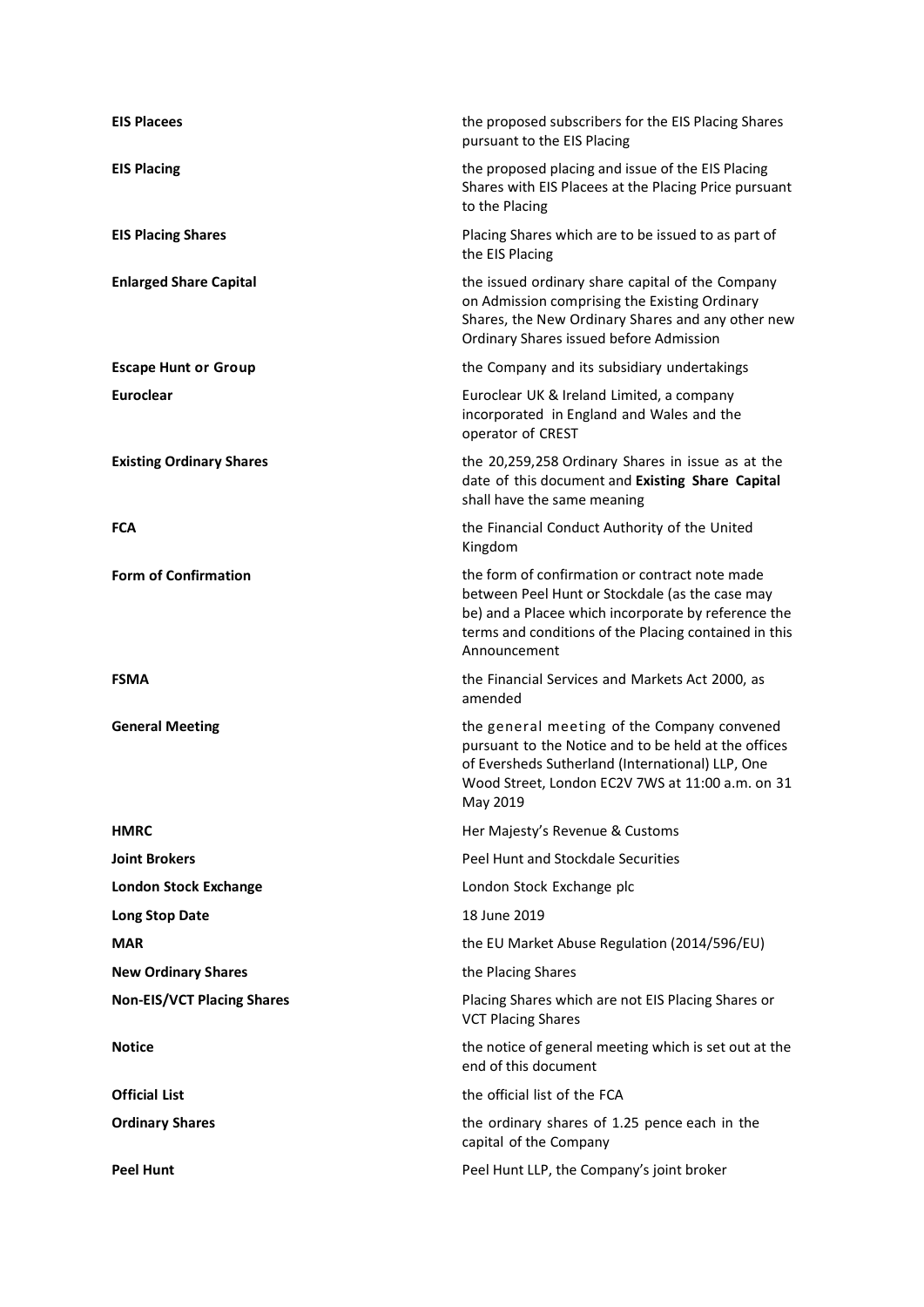| <b>Placee</b>                             | a subscriber for Placing Shares                                                                                                                                                                                                   |
|-------------------------------------------|-----------------------------------------------------------------------------------------------------------------------------------------------------------------------------------------------------------------------------------|
| <b>Placing</b>                            | the conditional placing of the Placing Shares by<br>the Joint Brokers, at the Placing Price pursuant to<br>the Placing Agreement                                                                                                  |
| <b>Placing Agreement</b>                  | the placing agreement dated 13 May 2019<br>between the Joint Brokers and the Company                                                                                                                                              |
| <b>Placing Price</b>                      | 60 pence per Placing Share                                                                                                                                                                                                        |
| <b>Placing Shares</b>                     | the Ordinary Shares to be allotted and issued<br>pursuant to the Placing                                                                                                                                                          |
| Proposals                                 | the Placing                                                                                                                                                                                                                       |
| <b>Regulation D</b>                       | Regulation D under the US Securities Act                                                                                                                                                                                          |
| <b>Regulation S</b>                       | Regulation S under the US Securities Act                                                                                                                                                                                          |
| <b>Resolutions or Placing Resolutions</b> | the resolutions set out in the Notice which are to be<br>proposed at the General Meeting for the purpose of<br>providing authority to the Board to allot and issue<br>New Ordinary Shares, free from any right or pre-<br>emption |
| <b>RIS</b>                                | shall have the same meaning as in the AIM Rules                                                                                                                                                                                   |
| <b>Securities Act</b>                     | the US Securities Act of 1933, as amended                                                                                                                                                                                         |
| <b>Shareholders</b>                       | the registered holders of Ordinary Shares                                                                                                                                                                                         |
| <b>Stockdale Securities</b>               | Stockdale Securities Limited, the Company's<br>nominated advisor and joint broker                                                                                                                                                 |
| <b>UK or United Kingdom</b>               | the United Kingdom of Great Britain and Northern<br>Ireland                                                                                                                                                                       |
| <b>Uncertificated</b>                     | recorded on the relevant register of the share<br>or security concerned as being held in<br>uncertificated form in CREST and title to which, by<br>virtue of the CREST Regulations may be transferred<br>by means of CREST        |
| <b>United States or US</b>                | the United States of America, its territories and<br>possessions, any state of the United States and the<br>District of Columbia                                                                                                  |
| <b>VCT</b>                                | a venture capital trust as defined in Part 6 of the<br>Income Tax Act 2007                                                                                                                                                        |
| <b>VCT Placees</b>                        | the proposed subscribers for the VCT Placing Shares<br>pursuant to the VCT Placing                                                                                                                                                |
| <b>VCT Placing</b>                        | the proposed placing and issue of the VCT Placing<br>Shares with VCT Placees at the Placing Price<br>pursuant to the Placing                                                                                                      |
| <b>VCT Placing Shares</b>                 | Placing Shares which are to be issued to VCTs as part<br>of the VCT Placing                                                                                                                                                       |
| <b>VCT Scheme</b>                         | Venture Capital Trust Scheme under the provisions<br>of Part 6 of the Income Tax Act 2007                                                                                                                                         |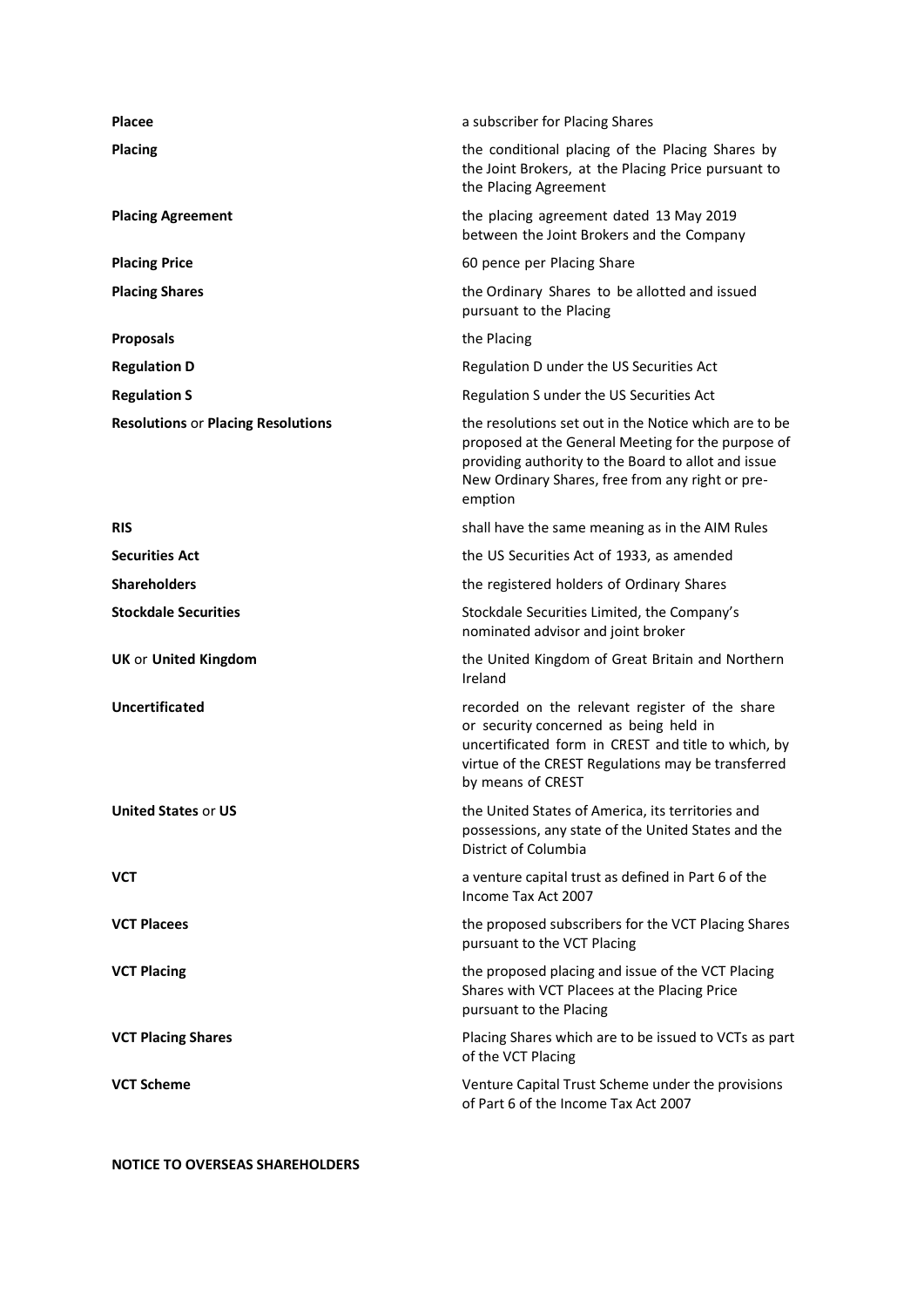THE PLACING SHARES HAVE NOT BEEN AND WILL NOT BE REGISTERED UNDER THE UNITED STATES SECURITIES ACT OF 1933, AS AMENDED (THE "SECURITIES ACT") OR WITH ANY SECURITIES REGULATORY AUTHORITY OF ANY STATE OR JURISDICTION OF THE UNITED STATES, AND MAY NOT BE OFFERED, SOLD OR TRANSFERRED, DIRECTLY OR INDIRECTLY, IN THE UNITED STATES EXCEPT PURSUANT TO AN EXEMPTION FROM, OR IN A TRANSACTION NOT SUBJECT TO, THE REGISTRATION REQUIREMENTS OF THE SECURITIES ACT AND IN COMPLIANCE WITH ANY APPLICABLE SECURITIES LAWS OF ANY STATE OR OTHER JURISDICTION OF THE UNITED STATES. THE PLACING SHARES ARE BEING OFFERED AND SOLD ONLY OUTSIDE OF THE UNITED STATES IN "OFFSHORE TRANSACTIONS" WITHIN THE MEANING OF, AND IN ACCORDANCE WITH, REGULATION S UNDER THE SECURITIES ACT. NO PUBLIC OFFERING OF THE PLACING SHARES IS BEING MADE IN THE UNITED STATES OR ELSEWHERE.

THIS ANNOUNCEMENT (INCLUDING THE APPENDIX) AND THE INFORMATION CONTAINED HEREIN IS RESTRICTED AND IS NOT FOR RELEASE, PUBLICATION OR DISTRIBUTION, IN WHOLE OR IN PART, DIRECTLY OR INDIRECTLY, IN OR INTO OR FROM THE UNITED STATES, AUSTRALIA, CANADA, JAPAN, NEW ZEALAND, THE REPUBLIC OF SOUTH AFRICA OR ANY OTHER JURISDICTION IN WHICH SUCH RELEASE, PUBLICATION OR DISTRIBUTION WOULD BE UNLAWFUL.

The distribution of this Announcement and/or the Placing and/or issue of the Placing Shares in certain jurisdictions may be restricted by law. No action has been taken by the Company, the Joint Brokers or any of their respective affiliates, agents, directors, officers or employees that would permit an offer of the Placing Shares or possession or distribution of this Announcement or any other offering or publicity material relating to such Placing Shares in any jurisdiction where action for that purpose is required. Persons into whose possession this Announcement comes are required by the Company and the Joint brokers to inform themselves about and to observe any such restrictions.

Neither this Announcement nor any part of it constitutes or forms part of any offer to issue or sell, or the solicitation of an offer to acquire, purchase or subscribe for, any securities in the United States (including its territories and possessions, any state of the United States and the District of Columbia (the "United States" or the "US")), Australia, Canada, Japan, New Zealand or the Republic of South Africa or any other jurisdiction in which the same would be unlawful. No public offering of the Placing Shares is being made in any such jurisdiction.

All offers of the Placing Shares will be made pursuant to an exemption under the Prospectus Directive from the requirement to produce a prospectus. In the United Kingdom, this Announcement is being directed solely at persons in circumstances in which section 21(1) of FSMA does not apply.

The Placing Shares have not been approved or disapproved by the US Securities and Exchange Commission, any state securities commission or other regulatory authority in the United States, nor have any of the foregoing authorities passed upon or endorsed the merits of the Placing or the accuracy or adequacy of this Announcement. Any representation to the contrary is a criminal offence in the United States. The relevant clearances have not been, nor will they be, obtained from the securities commission of any province or territory of Canada, no prospectus has been lodged with, or registered by, the Australian Securities and Investments Commission or the Japanese Ministry of Finance; the relevant clearances have not been, and will not be, obtained for the South Africa Reserve Bank or any other applicable body in the Republic of South Africa in relation to the Placing Shares and the Placing Shares have not been, nor will they be, registered under or offered in compliance with the securities laws of any state, province or territory of Australia, Canada, Japan, New Zealand or the Republic of South Africa. Accordingly, the Placing Shares may not (unless an exemption under the relevant securities laws is applicable) be offered, sold, resold or delivered, directly or indirectly, in or into Australia, Canada, Japan, New Zealand or the Republic of South Africa or any other jurisdiction outside the United Kingdom.

Persons (including, without limitation, nominees and trustees) who have a contractual right or other legal obligation to forward a copy of this Announcement should seek appropriate advice before taking any action.

Each Placee (as defined above) should consult with its own advisers as to legal, tax, business and related aspects of an acquisition of Placing Shares. The price of shares and any income expected from them may go down as well as up and Placees may not get back the full amount invested upon disposal of the shares. Past performance is no guide to future performance.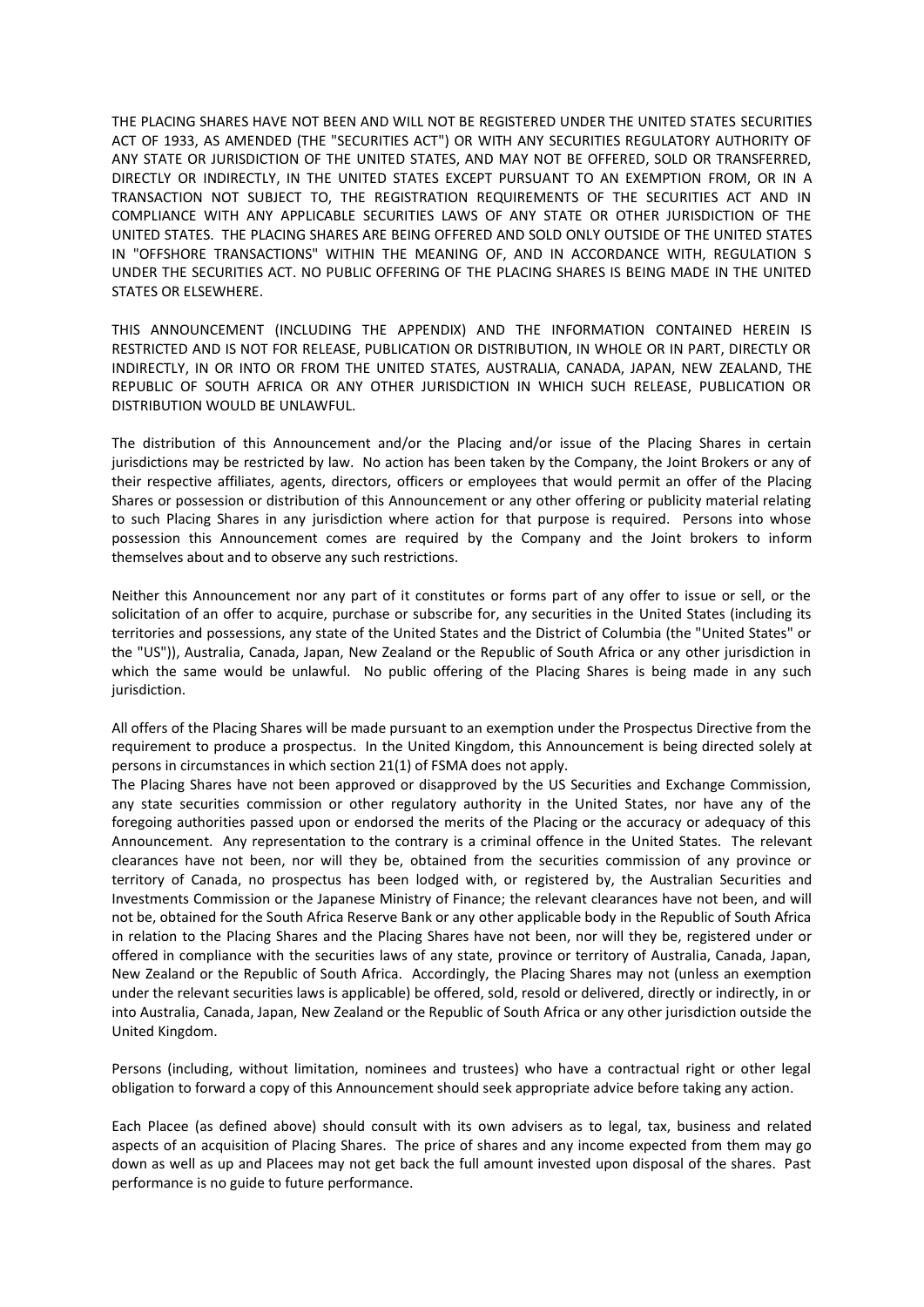#### **CAUTIONARY NOTE REGARDING FORWARD LOOKING STATEMENTS**

This Announcement contains forward-looking statements. These statements relate to the future prospects, developments and business strategies of the Company. Forward-looking statements are identified by the use of such terms as "believe", "could", "envisage", "estimate", "potential", "intend", "may", "plan", "will" or variations or similar expressions, or the negative thereof. The forward-looking statements contained in this Announcement are based on current expectations and are subject to risks and uncertainties that could cause actual results to differ materially from those expressed or implied by those statements. If one or more of these risks or uncertainties materialise, or if underlying assumptions prove incorrect, the Company's actual results may vary materially from those expected, estimated or projected. Given these risks and uncertainties, certain of which are beyond the Company's control, potential investors should not place any reliance on forwardlooking statements. These forward-looking statements speak only as at the date of this Announcement. Except as required by law, the Company undertakes no obligation to publicly release any update or revisions to the forward-looking statements contained in this Announcement to reflect any change in events, conditions or circumstances on which any such statements are based after the time they are made.

#### **INFORMATION TO DISTRIBUTORS**

Solely for the purposes of the product governance requirements contained within: (a) EU Directive 2014/65/EU on markets in financial instruments, as amended ("MiFID II"); (b) Articles 9 and 10 of Commission Delegated Directive (EU) 2017/593 supplementing MiFID II; and (c) local implementing measures (together, the "MiFID II Product Governance Requirements"), and disclaiming all and any liability, whether arising in tort, contract or otherwise, which any "manufacturer" (for the purposes of the Product Governance Requirements) may otherwise have with respect thereto, the Placing Shares have been subject to a product approval process, which has determined that the Placing Shares are: (i) compatible with an end target market of investors who meet the criteria of professional clients and eligible counterparties, each as defined in MiFID II; and (ii) eligible for distribution through all distribution channels as are permitted by MiFID II (the "Target Market Assessment").

Notwithstanding the Target Market Assessment, Distributors should note that: the price of the Placing Shares may decline and investors could lose all or part of their investment; the Placing Shares offer no guaranteed income and no capital protection; and an investment in the Placing Shares is compatible only with investors who do not need a guaranteed income or capital protection, who (either alone or in conjunction with an appropriate financial or other adviser) are capable of evaluating the merits and risks of such an investment and who have sufficient resources to be able to bear any losses that may result therefrom. The Target Market Assessment is without prejudice to the requirements of any contractual, legal or regulatory selling restrictions in relation to the Placing. Furthermore, it is noted that, notwithstanding the Target Market Assessment, the Joint Brokers will only procure investors who meet the criteria of professional clients and eligible counterparties.

For the avoidance of doubt, the Target Market Assessment does not constitute: (a) an assessment of suitability or appropriateness for the purposes of MiFID II; or (b) a recommendation to any investor or group of investors to invest in, or purchase, or take any other action whatsoever with respect to the Placing Shares. Each distributor is responsible for undertaking its own target market assessment in respect of the Placing Shares and determining appropriate distribution channels.

#### **APPENDIX I**

#### **TERMS AND CONDITIONS OF THE PLACING**

**IMPORTANT INFORMATION ON THE PLACING FOR INVITED PLACEES ONLY.**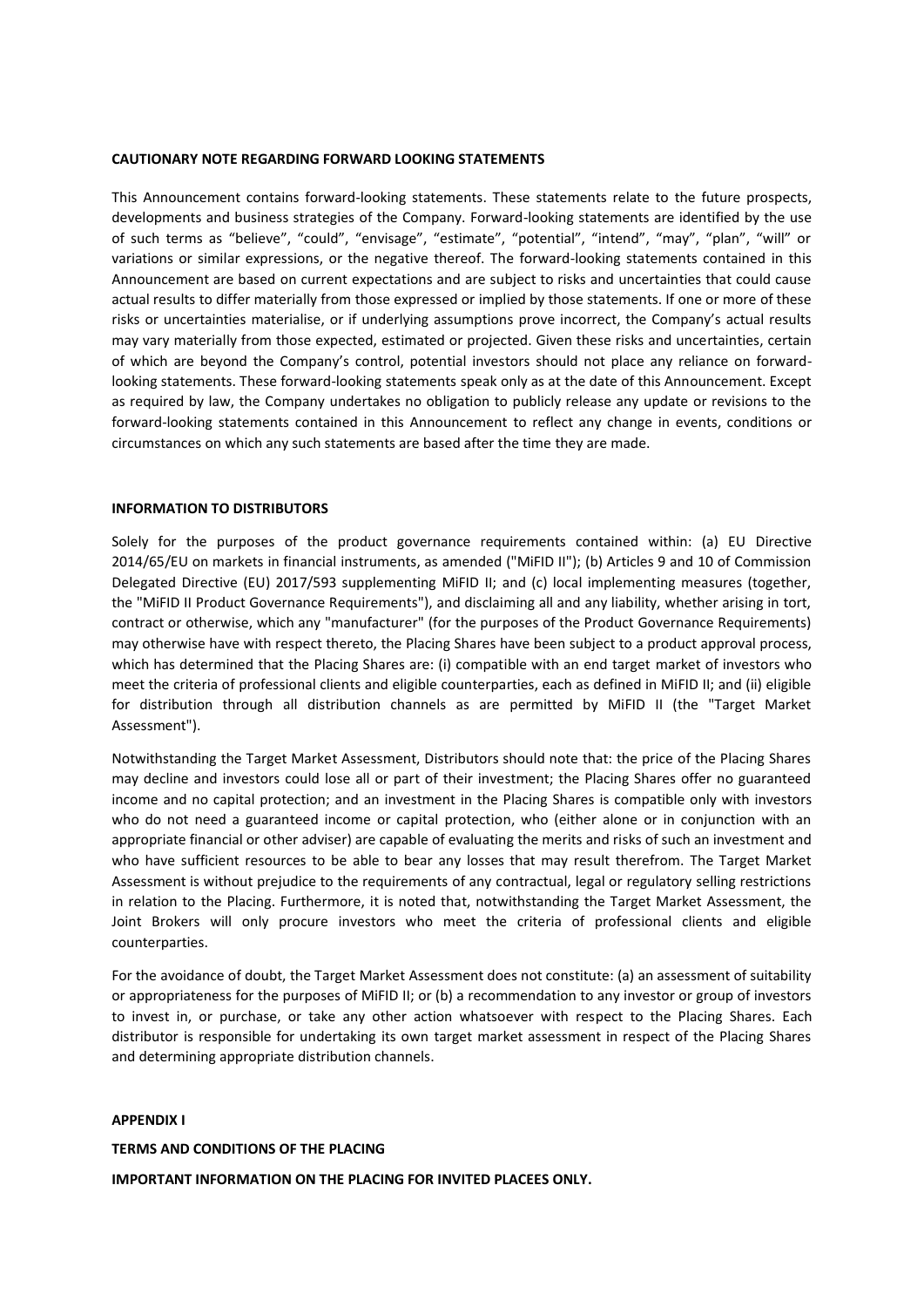MEMBERS OF THE PUBLIC ARE NOT ELIGIBLE TO TAKE PART IN THE PLACING. THIS ANNOUNCEMENT, INCLUDING THIS APPENDIX AND THE TERMS AND CONDITIONS SET OUT HEREIN (TOGETHER, THIS "**ANNOUNCEMENT**") (WHICH IS FOR INFORMATION PURPOSES ONLY) ARE DIRECTED ONLY AT: (A) PERSONS IN MEMBER STATES OF THE EUROPEAN ECONOMIC AREA (THE "**EEA**") WHO ARE QUALIFIED INVESTORS WITHIN THE MEANING OF ARTICLE 2(1)(E) OF DIRECTIVE 2003/71/EC, AS AMENDED FROM TIME TO TIME, INCLUDING BY DIRECTIVE 2010/73/EC TO THE EXTENT IMPLEMENTED IN THE RELEVANT MEMBER STATE AND INCLUDES ANY RELEVANT IMPLEMENTING DIRECTIVE MEASURE IN ANY MEMBER STATE (THE "**PROSPECTUS DIRECTIVE**") ("**QUALIFIED INVESTORS**"); AND (B) IN THE UNITED KINGDOM, QUALIFIED INVESTORS WHO ARE PERSONS WHO (I) HAVE PROFESSIONAL EXPERIENCE IN MATTERS RELATING TO INVESTMENTS WHO FALL WITHIN ARTICLE 19(5) OF THE FINANCIAL SERVICES AND MARKETS ACT 2000 (FINANCIAL PROMOTION) ORDER 2005 AS AMENDED (THE "**ORDER**") (INVESTMENT PROFESSIONALS); (II) ARE PERSONS FALLING WITHIN ARTICLE 49(2)(A) TO (D) (HIGH NET WORTH COMPANIES, UNINCORPORATED ASSOCIATIONS, ETC) OF THE ORDER; OR (III) ARE PERSONS TO WHOM IT MAY OTHERWISE BE LAWFULLY COMMUNICATED (ALL SUCH PERSONS TOGETHER BEING REFERRED TO AS "**RELEVANT PERSONS**").

THIS ANNOUNCEMENT AND THE TERMS AND CONDITIONS SET OUT HEREIN MUST NOT BE ACTED ON OR RELIED ON BY PERSONS WHO ARE NOT RELEVANT PERSONS. PERSONS DISTRIBUTING THIS ANNOUNCEMENT MUST SATISFY THEMSLEVES THAT IT IS LAWFUL TO DO SO. ANY INVESTMENT OR INVESTMENT ACTIVITY TO WHICH THIS ANNOUNCEMENT RELATES IS AVAILABLE ONLY TO RELEVANT PERSONS AND WILL BE ENGAGED IN ONLY WITH RELEVANT PERSONS. THIS ANNOUNCEMENT DOES NOT ITSELF CONSTITUTE AN OFFER FOR THE SALE OR SUBSCRIPTION OF ANY SECURITIES IN THE COMPANY.

THE PLACING SHARES HAVE NOT BEEN AND WILL NOT BE REGISTERED UNDER THE UNITED STATES SECURITIES ACT OF 1933, AS AMENDED (THE "**SECURITIES ACT**") OR WITH ANY SECURITIES REGULATORY AUTHORITY OF ANY STATE OR JURISDICTION OF THE UNITED STATES, AND MAY NOT BE OFFERED, SOLD OR TRANSFERRED, DIRECTLY OR INDIRECTLY, IN THE UNITED STATES EXCEPT PURSUANT TO AN EXEMPTION FROM, OR IN A TRANSACTION NOT SUBJECT TO, THE REGISTRATION REQUIREMENTS OF THE SECURITIES ACT AND IN COMPLIANCE WITH ANY APPLICABLE SECURITIES LAWS OF ANY STATE OR OTHER JURISDICTION OF THE UNITED STATES. THE PLACING SHARES ARE BEING OFFERED AND SOLD ONLY OUTSIDE OF THE UNITED STATES IN "OFFSHORE TRANSACTIONS" WITHIN THE MEANING OF, AND IN ACCORDANCE WITH, REGULATION S UNDER THE SECURITIES ACT. NO PUBLIC OFFERING OF THE PLACING SHARES IS BEING MADE IN THE UNITED STATES OR ELSEWHERE.

THIS ANNOUNCEMENT (INCLUDING THE APPENDIX) AND THE INFORMATION CONTAINED HEREIN IS RESTRICTED AND IS NOT FOR RELEASE, PUBLICATION OR DISTRIBUTION, IN WHOLE OR IN PART, DIRECTLY OR INDIRECTLY, IN OR INTO OR FROM THE UNITED STATES, AUSTRALIA, CANADA, JAPAN, NEW ZEALAND, THE REPUBLIC OF SOUTH AFRICA OR ANY OTHER JURISDICTION IN WHICH SUCH RELEASE, PUBLICATION OR DISTRIBUTION WOULD BE UNLAWFUL.

The distribution of this Announcement and/or the Placing and/or issue of the Placing Shares in certain jurisdictions may be restricted by law. No action has been taken by the Company, the Joint Brokers or any of their respective affiliates, agents, directors, officers or employees that would permit an offer of the Placing Shares or possession or distribution of this Announcement or any other offering or publicity material relating to such Placing Shares in any jurisdiction where action for that purpose is required. Persons into whose possession this Announcement comes are required by the Company and the Joint brokers to inform themselves about and to observe any such restrictions.

Neither this Announcement nor any part of it constitutes or forms part of any offer to issue or sell, or the solicitation of an offer to acquire, purchase or subscribe for, any securities in the United States (including its territories and possessions, any state of the United States and the District of Columbia (the "**United States**" or the "**US**")), Australia, Canada, Japan, New Zealand or the Republic of South Africa or any other jurisdiction in which the same would be unlawful. No public offering of the Placing Shares is being made in any such jurisdiction.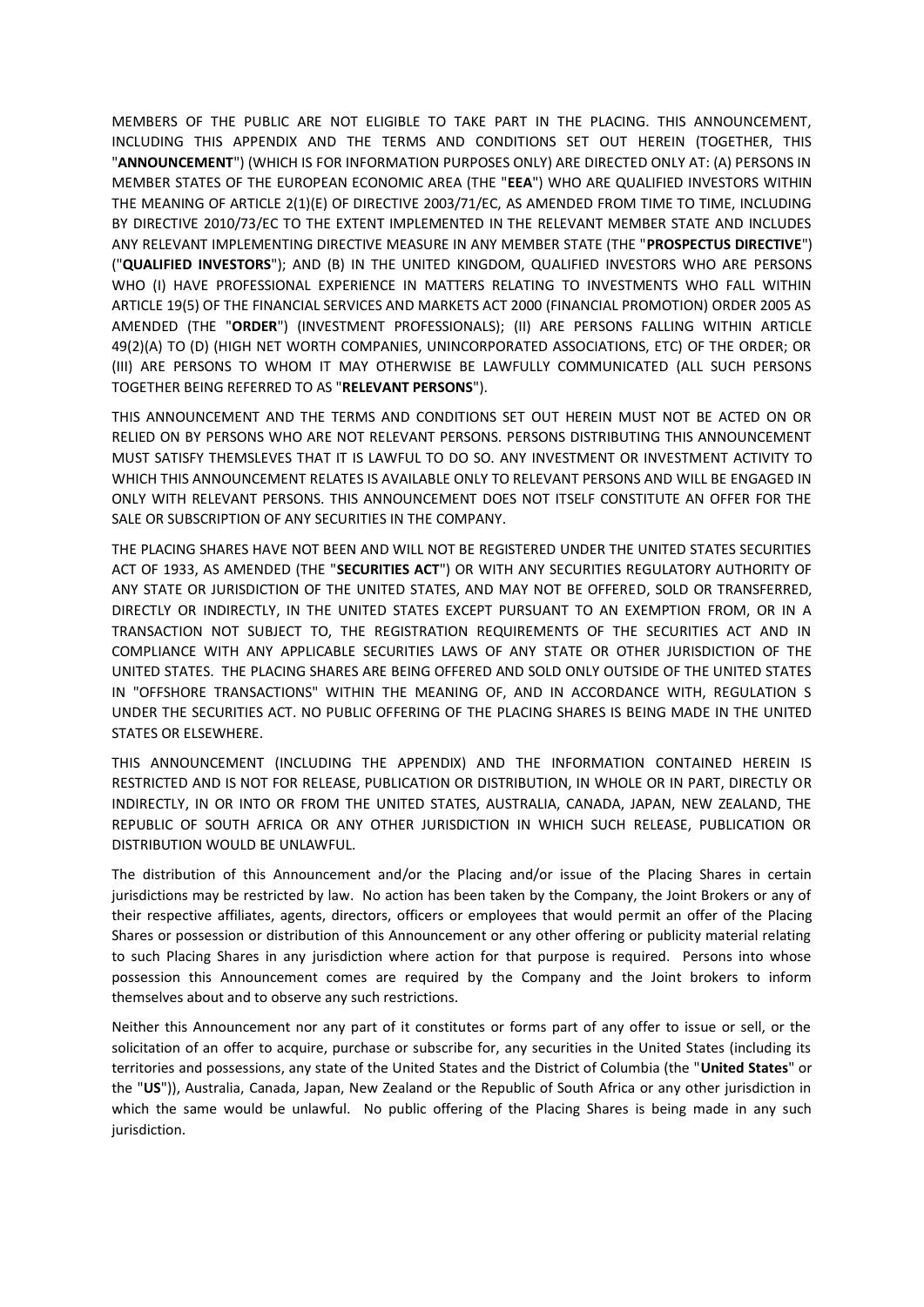All offers of the Placing Shares will be made pursuant to an exemption under the Prospectus Directive from the requirement to produce a prospectus. In the United Kingdom, this Announcement is being directed solely at persons in circumstances in which section 21(1) of FSMA does not apply.

The Placing Shares have not been approved or disapproved by the US Securities and Exchange Commission, any state securities commission or other regulatory authority in the United States, nor have any of the foregoing authorities passed upon or endorsed the merits of the Placing or the accuracy or adequacy of this Announcement. Any representation to the contrary is a criminal offence in the United States. The relevant clearances have not been, nor will they be, obtained from the securities commission of any province or territory of Canada, no prospectus has been lodged with, or registered by, the Australian Securities and Investments Commission or the Japanese Ministry of Finance; the relevant clearances have not been, and will not be, obtained for the South Africa Reserve Bank or any other applicable body in the Republic of South Africa in relation to the Placing Shares and the Placing Shares have not been, nor will they be, registered under or offered in compliance with the securities laws of any state, province or territory of Australia, Canada, Japan, New Zealand or the Republic of South Africa. Accordingly, the Placing Shares may not (unless an exemption under the relevant securities laws is applicable) be offered, sold, resold or delivered, directly or indirectly, in or into Australia, Canada, Japan, New Zealand or the Republic of South Africa or any other jurisdiction outside the United Kingdom.

Persons (including, without limitation, nominees and trustees) who have a contractual right or other legal obligation to forward a copy of this Announcement should seek appropriate advice before taking any action.

Each Placee (as defined above) should consult with its own advisers as to legal, tax, business and related aspects of an acquisition of Placing Shares. The price of shares and any income expected from them may go down as well as up and Placees may not get back the full amount invested upon disposal of the shares. Past performance is no guide to future performance.

Persons who are invited to and who choose to participate in the Placing by making an oral or written offer to acquire Placing Shares, including any individuals, funds or others on whose behalf a commitment to acquire Placing Shares is given (the "**Placees**"), will be deemed: (i) to have read and understood this Announcement, including this Appendix, in its entirety; and (ii) to be participating and making an offer for Placing Shares on the terms and conditions and to be providing the representations, warranties, acknowledgements and undertakings, contained in this Appendix.

### **Representations, warranties and acknowledgements of the Placees**

In particular, each such Placee represents, warrants and acknowledges that:

- 1 it is a Relevant Person and undertakes that it will acquire, hold, manage or dispose of any Placing Shares that are allocated to it for the purposes of its business;
- 2 it is acquiring the Placing Shares for its own account or is acquiring the Placing Shares for an account with respect to which it has authority to exercise, and is exercising, investment discretion and has the authority to make and does make the representations, warranties, indemnities, acknowledgements, undertakings and agreements contained in this Announcement;
- 3 it understands (or if acting for the account of another person, such person has confirmed that such person understands) the resale and transfer restrictions set out in this Appendix;
- 4 except as otherwise permitted by the Company and subject to any available exemptions from applicable securities laws, it (and any person on whose account it is acting, as referred to in paragraph (2) above) is located outside the United States and is acquiring the Placing Shares in an "offshore transaction" as defined in, and in accordance with, Regulation S;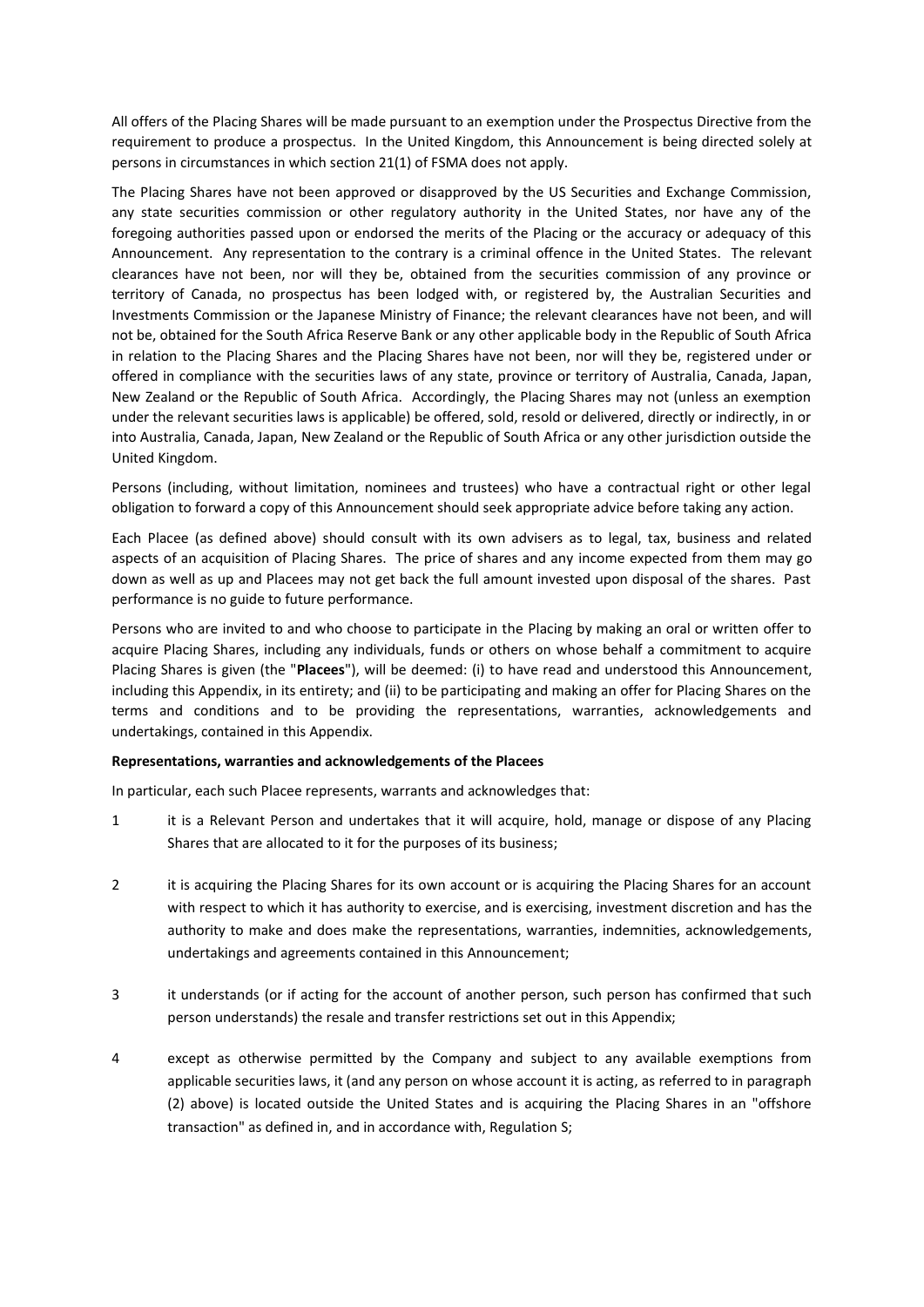- 5 if it is a financial intermediary, as that term is used in Article 3(2) of the Prospectus Directive, any Placing Shares acquired by it in the Placing will not be acquired on a non-discretionary basis on behalf of, nor will they be acquired with a view to their offer or resale to, persons in circumstances which may give rise to an offer of securities to the public other than an offer or resale to Qualified Investors in a member state of the EEA which has implemented the Prospectus Directive, or in circumstances in which the prior consent of the Joint Brokers has been given to each such proposed offer or resale; and
- <span id="page-16-0"></span>6 if it acquires EIS Placing Shares or VCT Placing Shares (the "**EIS/VCT Placing Shares**"), its obligations and rights under the Placing in respect of such EIS/VCT Placing Shares is conditional on the Placing Agreement having become unconditional in respect of such Placing Shares but is not conditional on Admission. It is anticipated that the EIS Placing Shares will be issued unconditionally on or around 11:59pm on the day immediately prior to the Admission Date, the VCT Placing Shares will be issued on or around 7:30am on the Admission Date, and that the Placing Shares other than the EIS/VCT Placing Shares will be issued and Admission will occur and dealings in the Placing Shares (including the EIS/VCT Placing Shares) will commence at 8.00 a.m. on the Admission Date (or such later time or date as may be agreed by the Joint Brokers and the Company, not being later than 8.00 a.m. on the Long Stop Date). Placees acquiring EIS/VCT Placing Shares should therefore be aware of the possibility that the EIS/VCT Placing Shares might be issued and that none of the remaining Placing Shares are issued, and such Placees should also be aware that Admission might not take place. Consequently, even if the EIS/VCT Placing Shares have been issued, there is no guarantee that the placing of the remaining Placing Shares will become unconditional or that Admission will occur.

### **Details of the Placing Agreement, the Placing Shares and the Bookbuild**

The Joint Brokers are acting as joint brokers in connection with the Placing and have entered into the Placing Agreement with the Company under which they have agreed to use their respective reasonable endeavours to procure Placees to take up the Placing Shares, on the terms and subject to the conditions set out therein.

The Placing Place is a fixed price of 60 pence per Placing Share.

The Joint Brokers will today commence the Bookbuild. This Appendix gives details of the terms and conditions of, and the mechanics of participation in, the Placing. No commissions will be paid to Placees or by Placees in respect of any Placing Shares. The Placing is not being underwritten.

The Joint Brokers shall be entitled to effect the Placing by such alternative method to the Bookbuild as they may, in their absolute discretion following consultation with the Company, determine.

The Placing Shares will, as from the date when they are issued, be fully paid up, rank in full for all dividends and other distributions declared, made or paid on the Ordinary Shares after Admission and otherwise rank pari passu in all respects with, and be identical to, the existing Ordinary Shares then in issue.

#### **Application for listing and admission to trading**

Application will be made for admission of the Placing Shares to trading on AIM.

It is expected that Admission of the Placing Shares will become effective at or around 8.00 a.m. (London time) on or around 4 June 2019 and that dealings in the Placing Shares will commence at that time (or such later time as the Company and the Joint Brokers may agree).

#### **Participation in, and principal terms of, the Placing**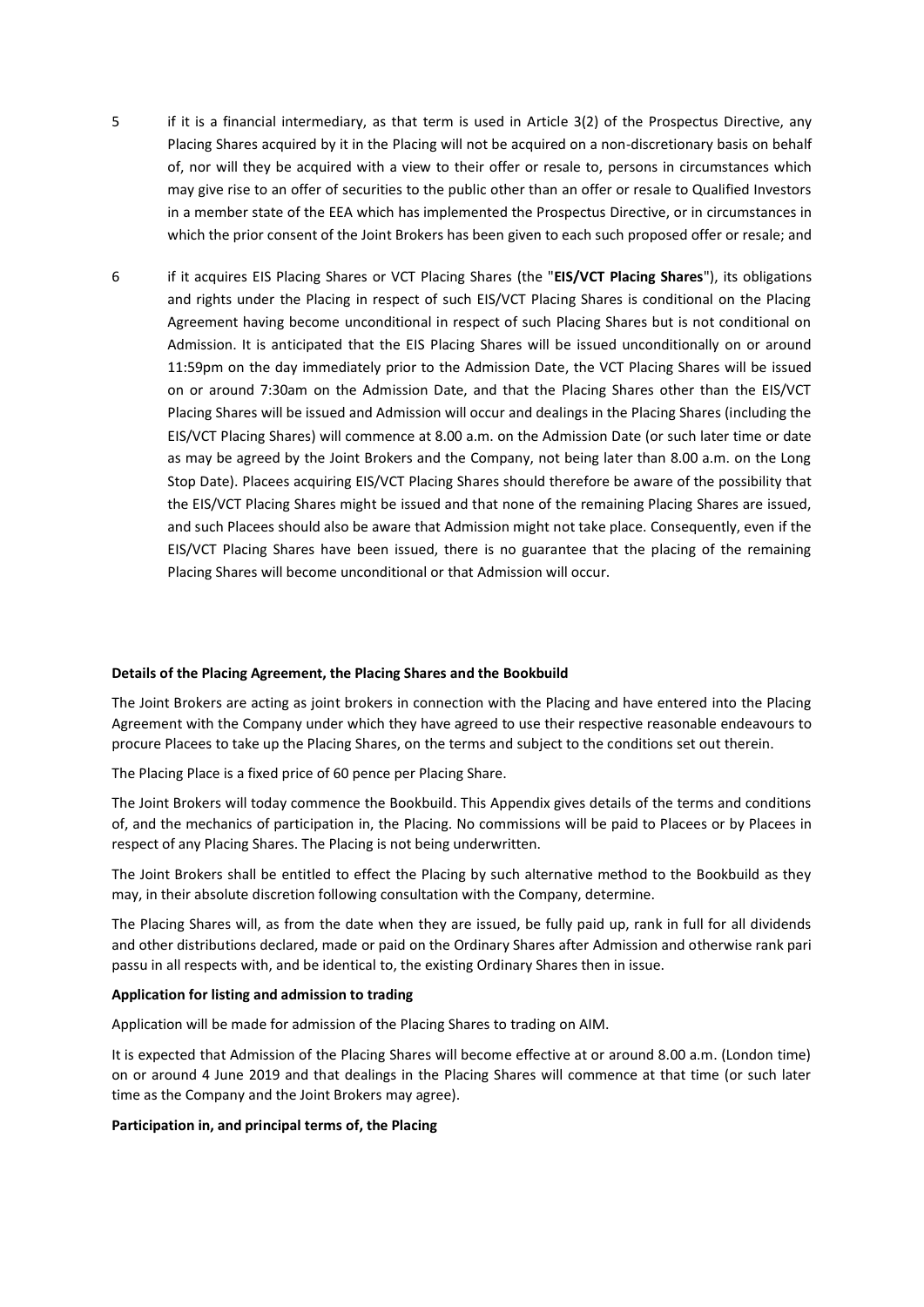The Joint Brokers are arranging the Placing severally, and not jointly, nor jointly and severally, as joint brokers and agents of the Company for the purpose of procuring Placees at the Placing Price (as defined above) for the Placing Shares.

- 1 Participation in the Placing will only be available to persons who may lawfully be, and are, invited to participate by the Joint Brokers. Each Joint Broker may itself agree to be a Placee in respect of all or some of the Placing Shares or may nominate any member of its group to do so.
- 2 The number of Placing Shares to be issued at the Placing Price will be agreed by the Joint Brokers (in consultation with the Company) following completion of the Bookbuild. The number of Placing Shares to be issued will be announced on a RIS following the completion of the Bookbuild (the "**Placing Results Announcement**").
- 3 To bid in the Bookbuild, Placees should communicate their bid by telephone to their usual sales contact at one of the Joint Brokers. Each bid should state the number of Placing Shares which the prospective Placee wishes to subscribe for. Bids may be scaled down by the Joint Brokers on the basis referred to in paragraph 7 below.
- 4 A bid in the Bookbuild will be made on the terms and subject to the conditions in this Appendix and will be legally binding on the Placee on behalf of which it is made and except with the Joint Brokers' consent will not be capable of variation or revocation after the time at which it is submitted. Each Placee will also have an immediate, separate, irrevocable and binding obligation, owed to the Company and the Joint Brokers, to pay to them (or as the Joint Brokers may direct) in cleared funds an amount equal to the product of the Placing Price and the number of Placing Shares that such Placee has agreed to subscribe for and the Company has agreed to allot and issue to that Placee. Each prospective Placee's obligations will be owed to the Company and the Joint Brokers.
- 5 The Bookbuild is expected to close by 4.30 p.m. on 13 May 2019, but may be closed earlier or later at the discretion of the Joint Brokers and the Company. The Joint Brokers may, in agreement with the Company, accept bids, either in whole or in part, that are received after the Bookbuild has closed.
- 6 The Joint Brokers may choose to accept bids, either in whole or in part, on the basis of allocations determined in consultation with the Company and may scale down any bids for this purpose on such basis as they may determine. The Joint Brokers may also, notwithstanding paragraphs 4 and 5 above, and subject to prior agreement with each other, (a) allocate Placing Shares after the time of any initial allocation to any person submitting a bid after that time and (b) allocate Placing Shares after the Bookbuild has closed to any person submitting a bid after that time. The Company reserves the right (upon agreement with the Joint Brokers) to reduce or seek to increase the amount to be raised pursuant to the Placing at its discretion.
- 7 Allocations of the Placing Shares will be determined by the Joint Brokers after consultation with the Company (the proposed allocations having been supplied by the Joint Brokers to the Company in advance of such consultation). Allocations will be confirmed orally by the Joint Brokers and a Form of Confirmation will be despatched as soon as possible thereafter. A Joint Broker's oral confirmation to such Placee constitutes an irrevocable legally binding commitment upon such person (who will at that point become a Placee), in favour of the Joint Brokers and the Company, to acquire the number of Placing Shares allocated to it and to pay the Placing Price in respect of such shares on the terms and conditions set out in this Appendix and in accordance with the Company's articles of association.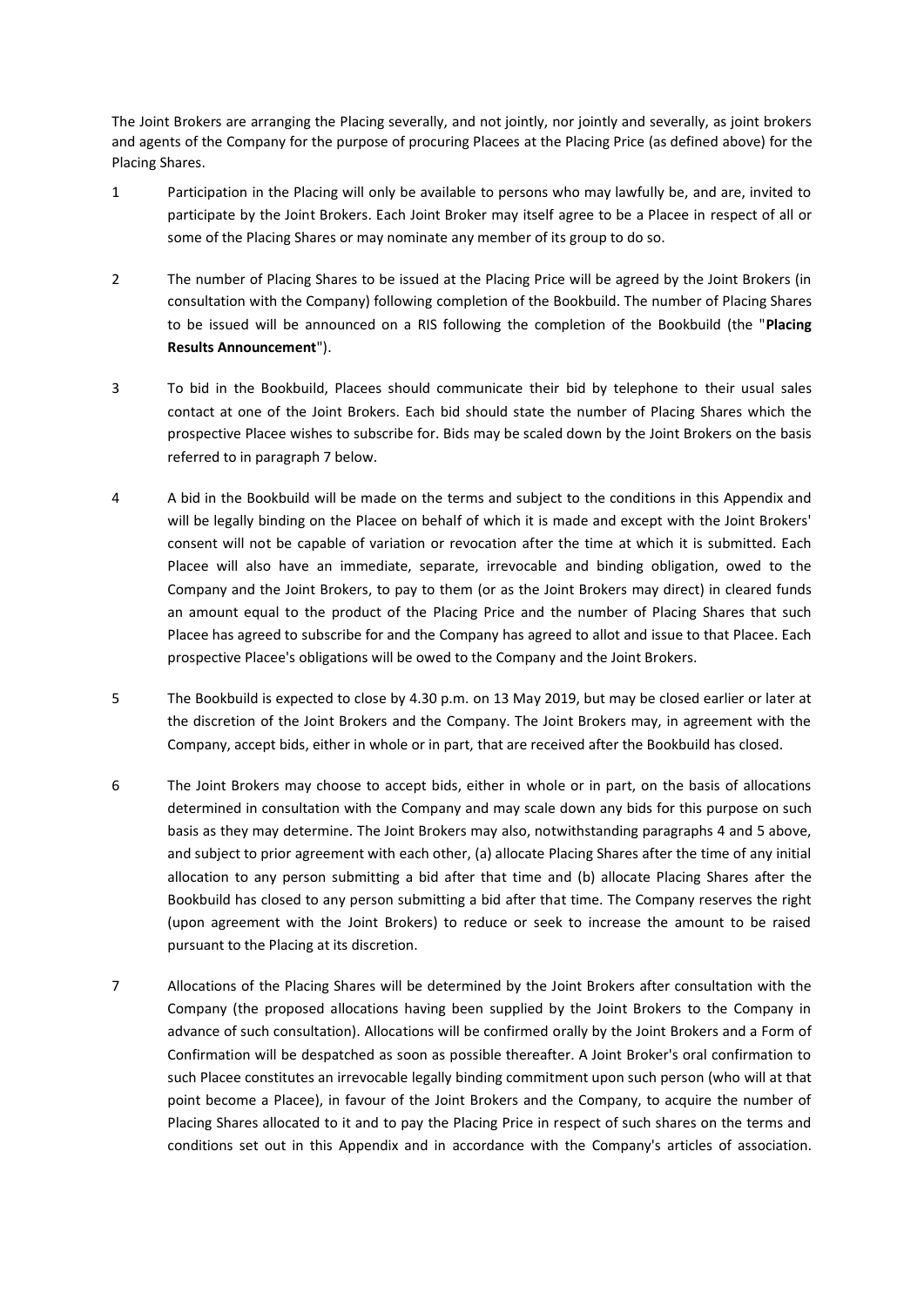Except with the Joint Brokers' consent, such commitment will not be capable of variation or revocation after the time at which it is submitted.

- 8 Each Placee's allocation and commitment to the Joint Brokers (acting as placing agents for the Company) will be evidenced by a Form of Confirmation issued to such Placee by the Joint Brokers. The terms of this Appendix will be deemed incorporated in that contract note.
- 9 Irrespective of the time at which a Placee's allocation pursuant to the Placing is confirmed, settlement for all Placing Shares to be acquired pursuant to the Placing will be required to be made at the same time, on the basis explained below under "Registration and Settlement".
- 10 All obligations of the Joint Brokers under the Placing will be subject to fulfilment of the conditions referred to below under "Conditions of the Placing" and to the Placing not being terminated on the basis referred to below under "Right to terminate under the Placing Agreement".
- 11 By participating in the Placing, each Placee will agree that its rights and obligations in respect of the Placing will terminate only in the circumstances described below under "Right to terminate under the Placing Agreement" and will not be capable of rescission or termination by the Placee.
- 12 To the fullest extent permissible by law, neither the Joint Brokers, nor the Company, nor any of their respective affiliates, agents, directors, officers or employees shall have any responsibility or liability to Placees (or to any other person whether acting on behalf of a Placee or otherwise). In particular, neither the Joint Brokers, nor the Company, nor any of their respective affiliates, agents, directors, officers or employees shall have any responsibility or liability (including to the extent permissible by law, any fiduciary duties) in respect of the Joint Brokers' conduct of the Placing or of such alternative method of effecting the Placing as the Joint Brokers and the Company may determine.
- 13 The Placing Shares will be issued subject to the terms and conditions of this Appendix and each Placee's commitment to subscribe for Placing Shares on the terms set out herein will continue notwithstanding any amendment that may in future be made to the terms and conditions of the Placing and Placees will have no right to be consulted or require that their consent be obtained with respect to the Company's or the Joint Brokers' conduct of the Placing.
- 14 All times and dates in this Announcement may be subject to amendment. The Joint Brokers shall notify the Placees and any person acting on behalf of the Placees of any changes.

# **Conditions of the Placing**

The Placing is conditional upon the Placing Agreement becoming unconditional and not having been terminated in accordance with its terms.

The Joint Brokers' obligations under the Placing Agreement in respect of the EIS Placing Shares are conditional on, inter alia:

- 1 publication of the Placing Announcement through a RIS at 7.00 am on the date of the Placing Agreement (or as soon as reasonably practicable thereafter);
- 2 publication of the Placing Results Announcement through a RIS by no later than 8:00 am (London time) on Business Day immediately following the closing of the (or such other time and/or date as the Joint Brokers may determine);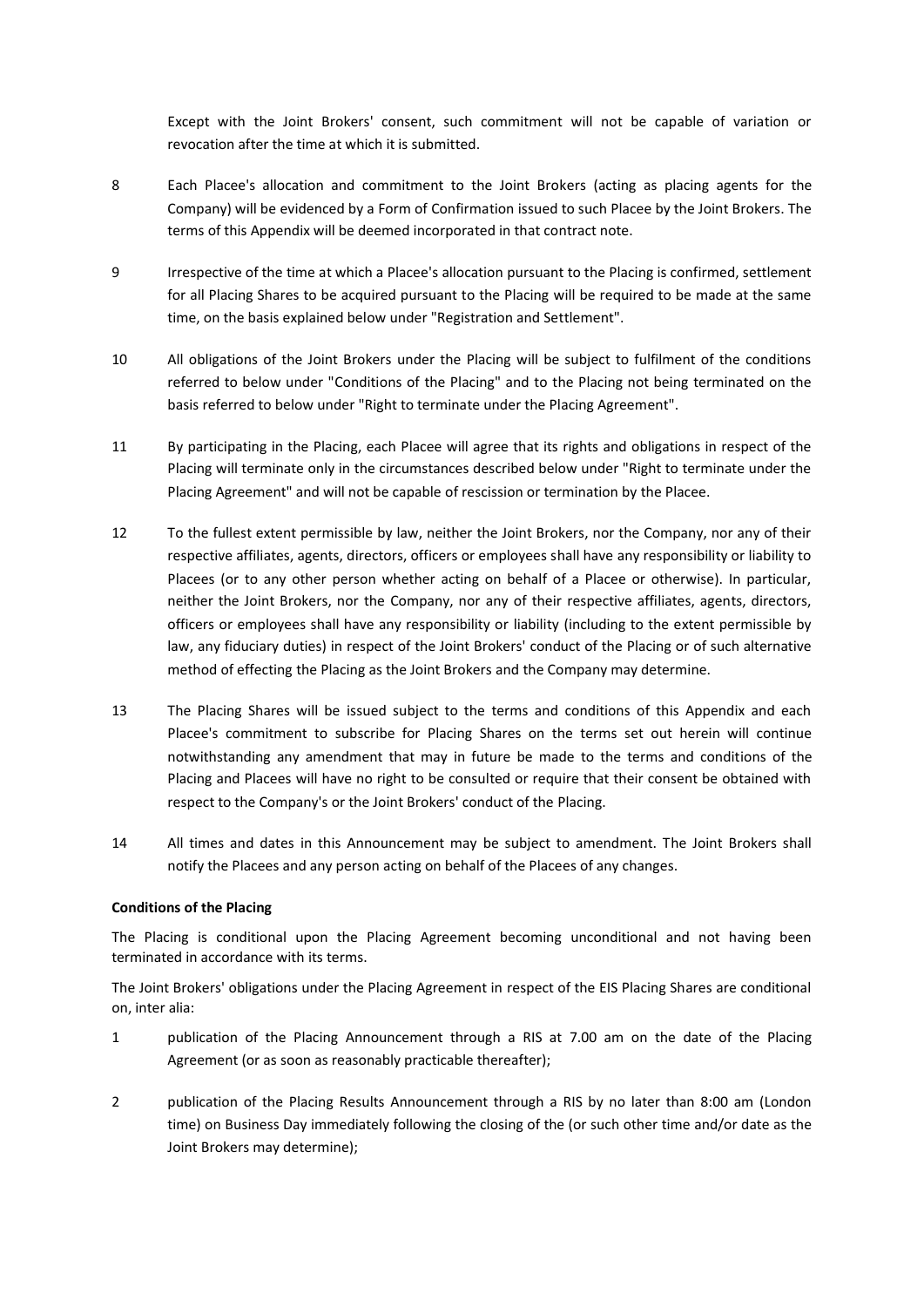- 3 the passing by the shareholders of the Company of the necessary shareholder resolutions to enable the Directors to issue the Placing Shares, at a shareholder meeting to be convened on or about 31 May 2019;
- 4 the EIS Placing Shares having been unconditionally allotted and issued by the Company at or before 11:59pm on the day immediately prior to the Admission Date

The Joint Brokers' obligations under the Placing Agreement in respect of the VCT Placing Shares are conditional on, inter alia:

- 1 all the conditions in the Placing Agreement relating to the issue of the EIS Placing Shares having been fulfilled (or, where applicable, waived); and
- 2 the VCT Placing Shares having been unconditionally allotted and issued by the Company at or before 7:30am on the Admission Date.

The Joint Brokers' obligations under the Placing Agreement in respect of the Non-EIS/VCT Placing Shares are conditional on, inter alia:

- 1 all the conditions in the Placing Agreement relating to the issue of the VCT Placing Shares having been fulfilled (or, where applicable, waived);
- 2 Admission occurring not later than 8:00 a.m. (London time) on 4 June 2019 (or such later time and/or date, not being later than 8:00 a.m. (London time) on 18 June 2019, as the Company and the Joint Brokers may otherwise agree);
- 3 the Company having confirmed to the Joint Brokers that, prior to the delivery of such confirmation, none of the warranties of the Company contained in the Placing Agreement was untrue, inaccurate or misleading on and as at the date of the Placing Agreement or will be untrue, inaccurate or misleading immediately prior to Admission when repeated at that time, by reference to the facts and circumstances then subsisting;
- 4 the Company having complied with or performed its obligations under the Placing Agreement to the extent that the same fall to be performed prior to Admission;

The Joint Brokers may, at their discretion and upon such terms as they think fit, waive compliance by the Company with the whole or any part of any of the Company's obligations in relation to certain conditions in the Placing Agreement save that the above conditions relating, inter alia, to Admission taking place may not be waived. Any such extension or waiver will not affect Placees' commitments as set out in this Announcement.

Save as provided for in paragrap[h 6](#page-16-0) under the heading "Representations, warranties and acknowledgements of the Placees" above, if: (i) any of the conditions contained in the Placing Agreement, including those described above, is not fulfilled or (where permitted) waived by the Joint Brokers by the relevant time or date specified (or such later time or date as the Company and the Joint Brokers may agree); or (ii) the Placing Agreement is terminated in the circumstances specified below, the Placing will lapse and the Placees' rights and obligations hereunder in relation to the Placing Shares shall cease and terminate at such time and each Placee agrees that no claim can be made by it (or any person on whose behalf the Placee is acting) in respect thereof.

Neither the Joint Brokers nor any of their respective affiliates, agents, directors, officers or employees nor the Company shall have any liability to any Placee (or to any other person whether acting on behalf of a Placee or otherwise) in respect of any decision they may make as to whether or not to waive, or to extend the time and/or date for the satisfaction of, any condition in the Placing Agreement nor in respect of any decision they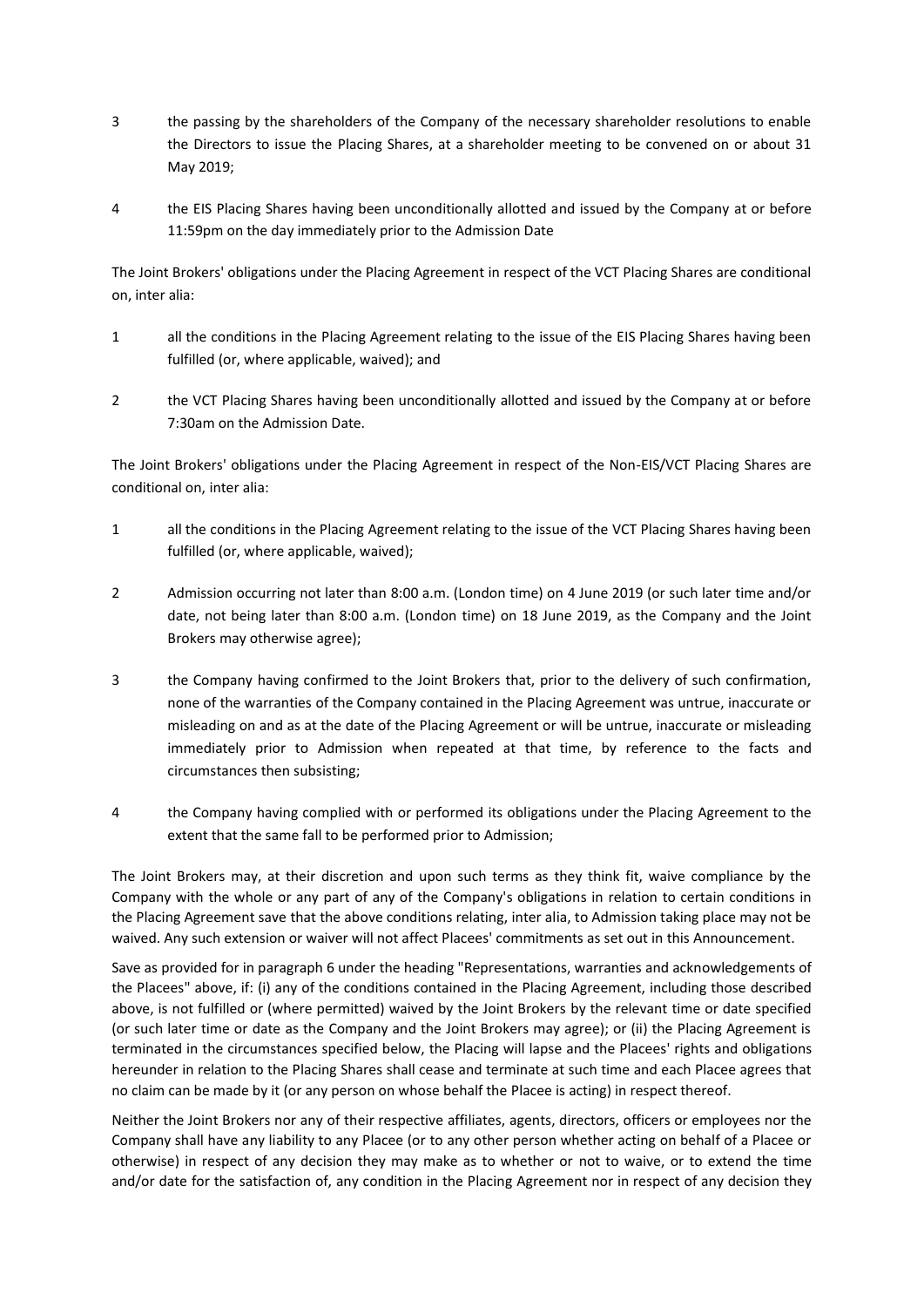may make as to the satisfaction of any condition or in respect of the Placing generally and by participating in the Placing each Placee agrees that any such decision is within the absolute discretion of the Joint Brokers.

### **Right to terminate under the Placing Agreement**

Either Joint Broker is entitled, at any time before Admission, to terminate (after such consultation with the Company where practicable to do so) the Placing Agreement in accordance with its terms in certain circumstances, including, inter alia:

- 1 any statement contained in the documents entered into by the Company in connection with the Placing becoming untrue, inaccurate or misleading or any matter having arisen which would, if such documents were issued or entered into at that time, constitute a material omission from such documents or any of them and which such Joint Broker considers to be material and adverse in the context of the Placing and Admission; or
- 2 any of the warranties given in the Placing Agreement having been breached or being untrue, inaccurate or misleading when made and/or that any such warranties having ceased to be true or accurate or having become misleading (and being incapable of remedy prior to Admission) in each case by reference to the facts and circumstances subsisting at that time; or
- 3 in the opinion of the relevant Joint Broker (acting in good faith), a Material Adverse Change (as defined in the Placing Agreement) has occurred (whether or not foreseeable at the date of the Placing Agreement); or
- 4 in the opinion of the relevant Joint Broker (acting in good faith) there has occurred one or more specified adverse macro-economic changes, suspension or material limitation in the trading on AIM or the London Stock Exchange's main market for listed securities of any securities of the Company or a general moratorium on commercial banking activities in London or New York which, in the opinion of either Joint Broker (acting in good faith) would materially prejudice the success of the Placing or the distribution of Placing Shares.

By participating in the Placing, Placees agree that the exercise by either Joint Broker of any right of termination or other discretion under the Placing Agreement shall be within the absolute discretion of such Joint Broker and that it need not make any reference to, or consult with, Placees and that it shall have no liability to Placees whatsoever in connection with any such exercise.

### **Restriction on Further Issue of Shares**

The Company has undertaken to the Joint Brokers that, between the date of the Placing Agreement and 180 days after Admission, it will not, without the prior written consent of the Joint Brokers, inter alia: (i) allot or issue any Ordinary Shares (or any other shares or securities in the capital of the Company) or issue any options over Ordinary Shares (or any securities exchangeable for, or convertible into, Ordinary Shares or other shares or securities in the capital of the Company), or (ii) enter into or procure or (so far as it is able) permit the Group to enter into any commitment, agreement or arrangement, or knowingly do or permit to be done any other act or thing which is material in the context of the Group or the Placing and Admission and would require the Company to make an announcement through a RIS.

By participating in the Placing, Placees agree that the exercise by any Joint Broker of any power to grant consent to the undertaking by the Company of a transaction which would otherwise be subject to the restrictive provisions on further issuance under the Placing Agreement shall be within the absolute discretion of that Joint Broker and that it need not make any reference to, or consult with, Placees and that it shall have no liability to Placees whatsoever in connection with any such exercise of the power to grant consent.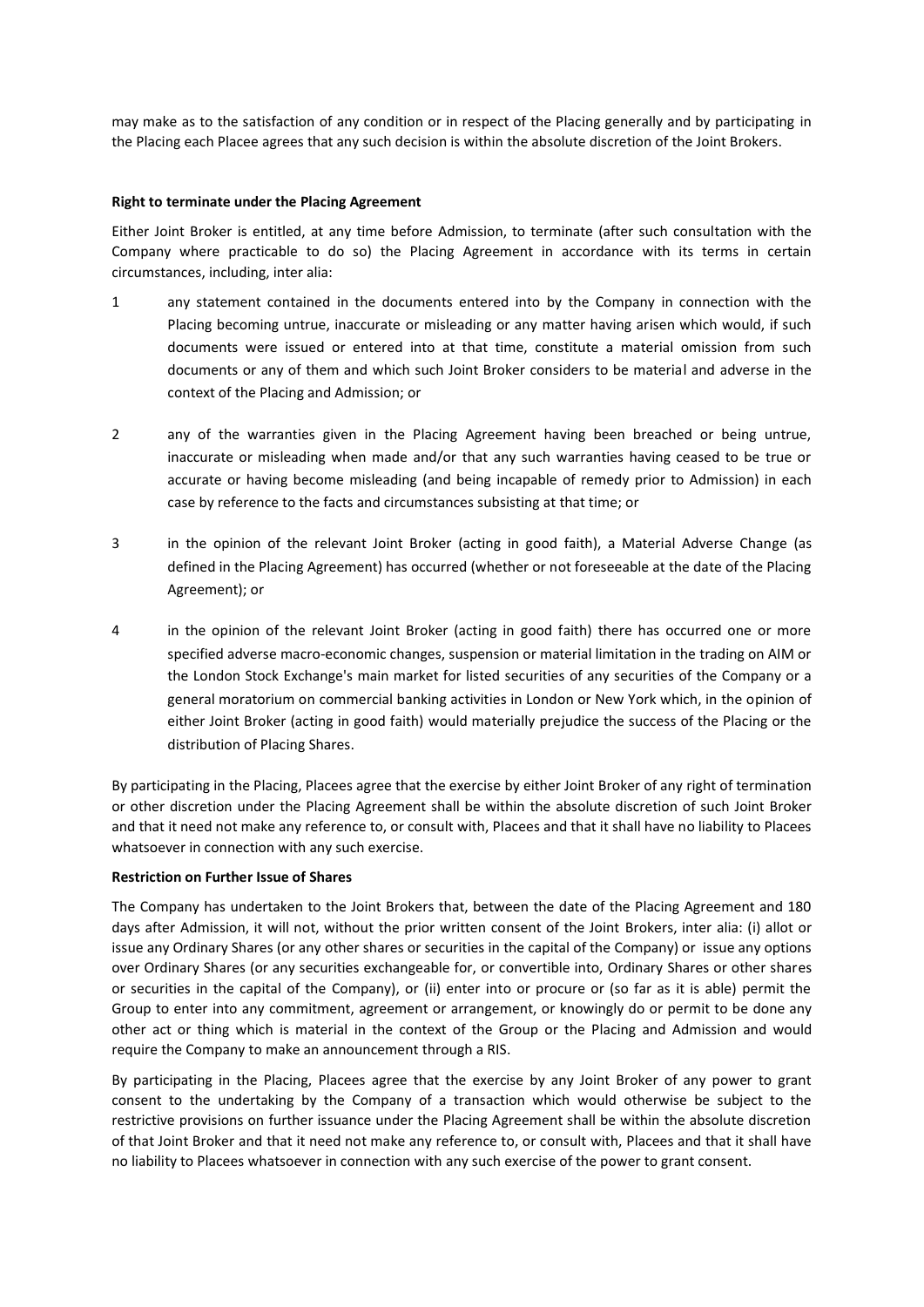### **No Prospectus**

No offering document or prospectus has been or will be submitted to be approved by the FCA or submitted to the London Stock Exchange in relation to the Placing.

Placees' commitments will be made solely on the basis of the information contained in this Announcement (including this Appendix) released by the Company today and subject to the further terms set forth in the contract note to be provided to individual Placees. Each Placee, by accepting a participation in the Placing, agrees that the content of this Announcement (including this Appendix) and all other publicly available information previously published by the Company by notification to a RIS is exclusively the responsibility of the Company and confirms that it has neither received nor relied on any other information, representation, warranty or statement made by or on behalf of the Company or either Joint Broker or any other person and none of the Company or the Joint Brokers nor any other person will be liable for any Placee's decision to participate in the Placing based on any other information, representation, warranty or statement which the Placees may have obtained or received. Each Placee acknowledges and agrees that it has relied on its own investigation of the business, financial or other position of the Company in accepting a participation in the Placing. Nothing in this paragraph shall exclude the liability of any person for fraudulent misrepresentation by that person.

### **Registration and Settlement**

Settlement of transactions in the Placing Shares (ISIN: GB00BDB79J29) following Admission will take place within the system administered by Euroclear UK & Ireland Limited ("**CREST**"). Subject to certain exceptions, the Joint Brokers and the Company reserve the right to require settlement for, and delivery of, the Placing Shares (or any part thereof) to Placees by such other means that they deem necessary if delivery or settlement is not possible or practicable within the CREST system within the timetable set out in this Announcement or would not be consistent with the regulatory requirements in the Placee's jurisdiction.

Each Placee allocated Placing Shares in the Placing will be sent a Form of Confirmation in accordance with the standing arrangements in place with the relevant Joint Broker stating the number of Placing Shares allocated to it at the Placing Price, the aggregate amount owed by such Placee to the Joint Broker and settlement instructions. Each Placee agrees that it will do all things necessary to ensure that delivery and payment is completed in accordance with the standing CREST or certificated settlement instructions in respect of the Placing Shares that it has in place with the relevant Joint Broker.

Interest is chargeable daily on payments not received from Placees on the due date in accordance with the arrangements set out above at the rate of two percentage points above LIBOR as determined by the Joint Brokers.

It is expected that settlement will be on 4 June 2019 in accordance with the instructions set out in the Form of Confirmation.

Each Placee is deemed to agree that, if it does not comply with these obligations, the Joint Brokers may sell any or all of the Placing Shares allocated to that Placee on such Placee's behalf and retain from the proceeds, for the Joint Brokers' account and benefit, an amount equal to the aggregate amount owed by the Placee plus any interest due. The relevant Placee will, however, remain liable for any shortfall below the aggregate amount owed by it and may be required to bear any stamp duty or stamp duty reserve tax (together with any interest or penalties) or other similar taxes imposed in any jurisdiction which may arise upon the sale of such Placing Shares on such Placee's behalf.

If Placing Shares are to be delivered to a custodian or settlement agent, Placees should ensure that the Form of Confirmation is copied and delivered immediately to the relevant person within that organisation.

Insofar as Placing Shares are registered in a Placee's name or that of its nominee or in the name of any person for whom a Placee is contracting as agent or that of a nominee for such person, such Placing Shares should, subject as provided below, be so registered free from any liability to UK stamp duty or stamp duty reserve tax. If there are any circumstances in which any stamp duty or stamp duty reserve tax or other similar taxes or duties (including any interest and penalties relating thereto) is payable in respect of the allocation, allotment,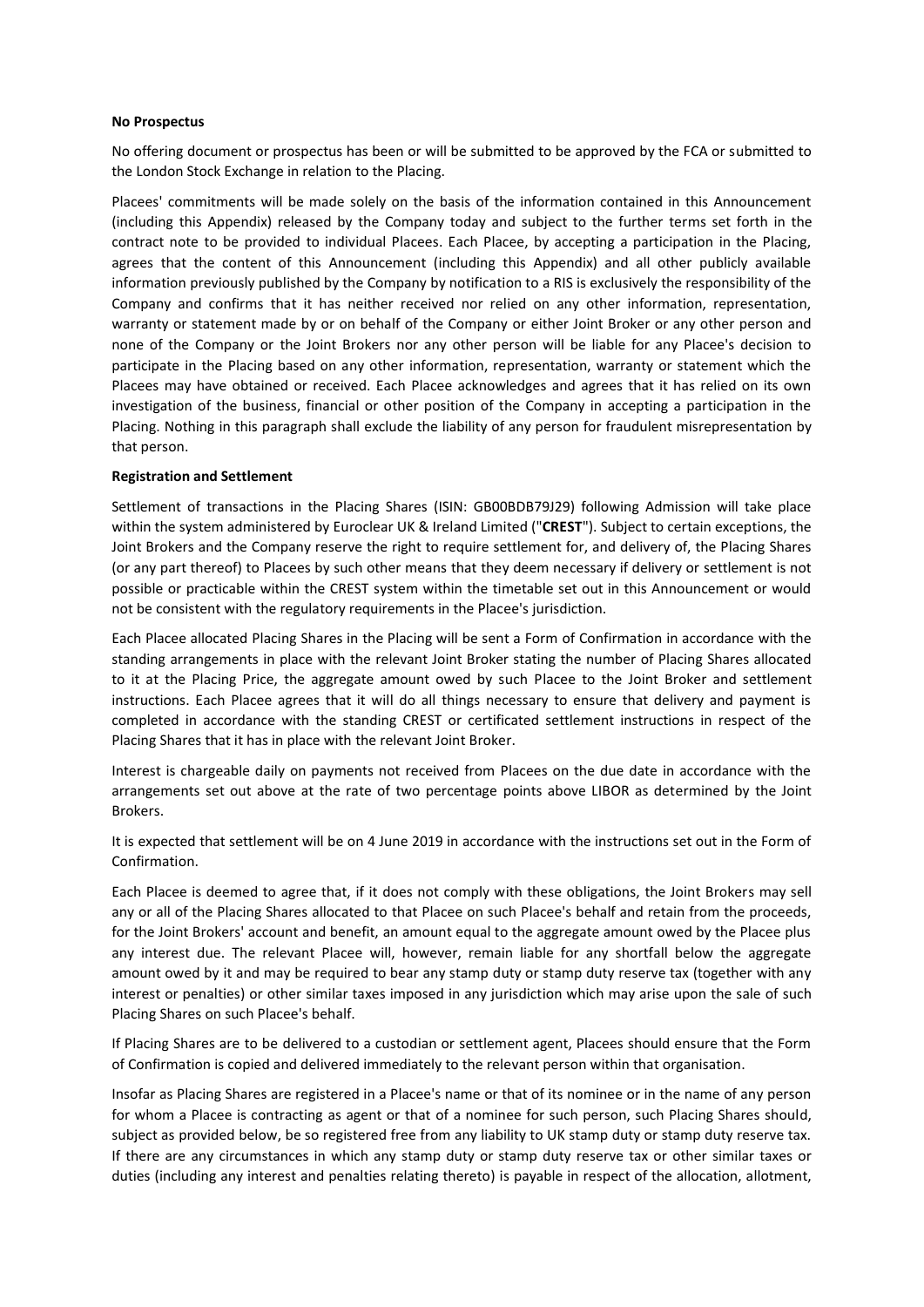issue, sale, transfer or delivery of the Placing Shares (or, for the avoidance of doubt, if any stamp duty or stamp duty reserve tax is payable in connection with any subsequent transfer of or agreement to transfer Placing Shares), none of the Joint Brokers nor the Company shall be responsible for payment thereof.

### **Representations, Warranties and Further Terms**

By participating in the Placing each Placee (and any person acting on such Placee's behalf) irrevocably:

- 1 represents and warrants that it has read and understood the Announcement, including this Appendix, in its entirety and that its acquisition of Placing Shares is subject to and based upon all the terms, conditions, representations, warranties, acknowledgements, agreements and undertakings and other information contained herein and undertakes not to redistribute or duplicate this Announcement;
- 2 acknowledges that no offering document or prospectus has been or will be prepared in connection with the Placing and represents and warrants that it has not received and will not receive a prospectus or other offering document in connection with the Placing or the Placing Shares;
- 3 acknowledges that the Placing does not constitute a recommendation or financial product advice and neither Joint Broker has had regard to its particular objectives, financial situation or needs;
- 4 acknowledges that none of the Joint Brokers, the Company, any of their respective affiliates, agents, directors, officers or employees has provided, nor will provide, it with any material regarding the Placing Shares or the Company other than this Announcement; nor has it requested any of the Joint Brokers, the Company, any of their respective affiliates or any person acting on behalf of any of them to provide it with any such information;
- 5 acknowledges that the Ordinary Shares are listed on AIM and that the Company is therefore required to publish certain business and financial information in accordance with the rules and practices under the AIM Rules, which includes a description of the Company's business and the Company's financial information, including balance sheets and income statements, and that it is able to obtain or access to such information, or comparable information concerning other publicly traded companies, in each case without undue difficulty;
- 6 acknowledges that the content of this Announcement is exclusively the responsibility of the Company and that neither of the Joint Brokers, nor their respective affiliates or any person acting on behalf of any of them, has or shall have any liability for any information, representation or statement contained in, or omission from, this Announcement or any information previously published by or on behalf of the Company, pursuant to applicable laws, and will not be liable for any Placee's decision to participate in the Placing based on any information, representation or statement contained in this Announcement or otherwise. Each Placee further represents, warrants and agrees that the only information on which it is entitled to rely and on which such Placee has relied in committing itself to acquire Placing Shares is contained in this Announcement and any information previously published by the Company by notification to a RIS, such information being all that such Placee deems necessary or appropriate and sufficient to make an investment decision in respect of the Placing Shares and that it has neither received nor relied on any other information given, or representations, warranties or statements made, by any of the Joint Brokers or the Company nor any of their respective affiliates, agents, directors, officers or employees and none of the Joint Brokers or the Company or any such affiliate, agent, director, officer or employee will be liable for any Placee's decision to accept an invitation to participate in the Placing based on any other information, representation, warranty or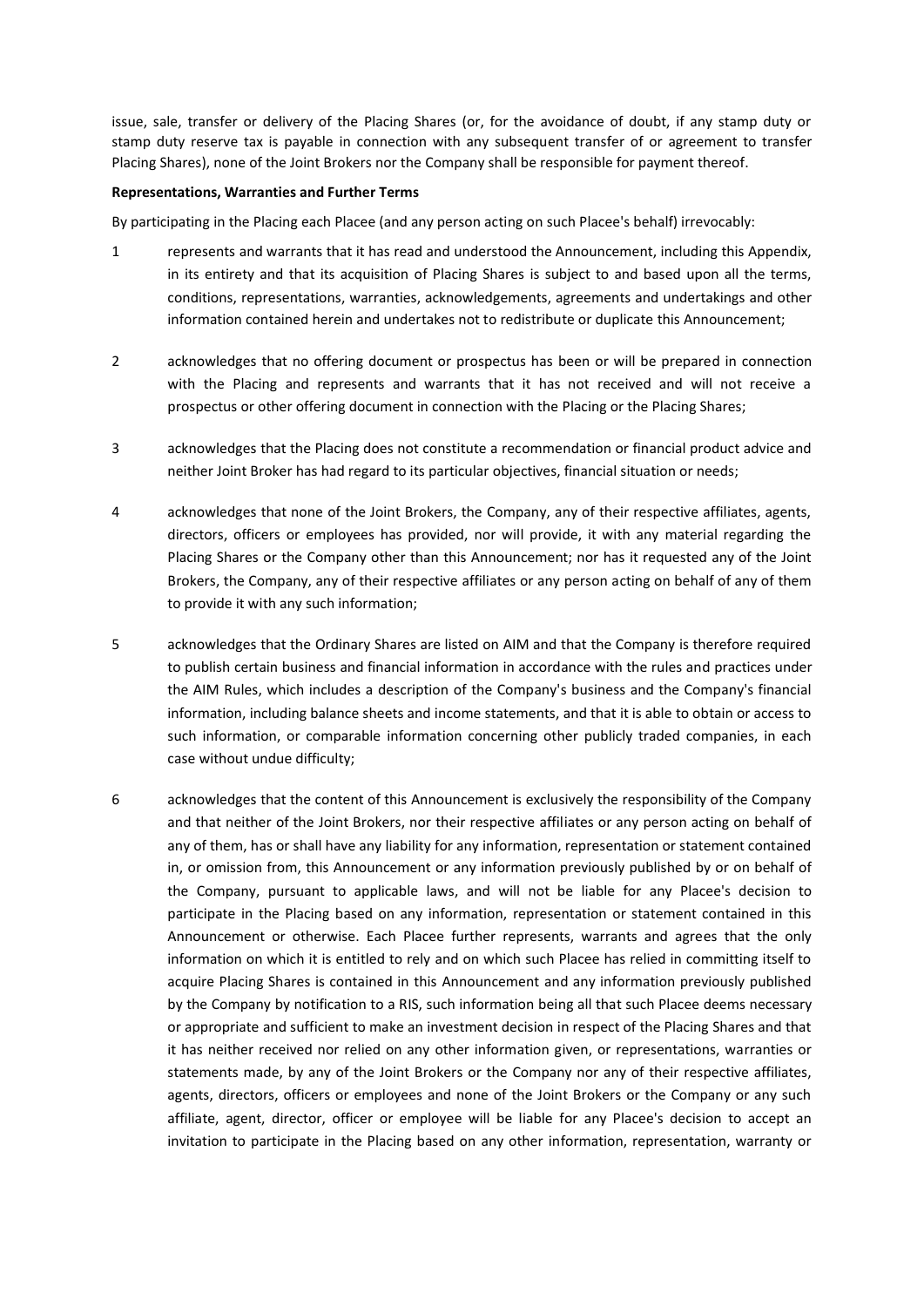statement, provided that nothing in this paragraph excludes the liability of any person for fraudulent misrepresentation made by that person;

- 7 acknowledges and agrees that it may not rely, and has not relied, on any investigation that either Joint Broker, any of their affiliates or any person acting on their behalf, may have conducted with respect to the Placing Shares or the Company, and none of such persons has made any representation, express or implied, with respect to the Company, the Placing Shares or the accuracy, completeness or adequacy of the information from the London Stock Exchange or any other information; each Placee further acknowledges that it has conducted its own investigation of the business, financial and other position of the Company and made its own assessment of the Placing Shares and has received all information it believes necessary or appropriate in connection with its investment in the Placing Shares;
- 8 acknowledges that it has made its own assessment and has satisfied itself concerning the relevant tax, legal, currency and other economic considerations relevant to its investment in the Placing Shares;
- 9 acknowledges that none of the Joint Brokers, their respective affiliates or any person acting on behalf of any of them has or shall have any liability for any information made publicly available by or in relation to the Company or any representation, warranty or statement relating to the Company or the Group contained therein or otherwise, provided that nothing in this paragraph excludes the liability of any person for fraudulent misrepresentation made by that person;
- 10 represents and warrants that it, and any prospective beneficial owner for whose account or benefit it is purchasing the Placing Shares, is and, at the time the Placing Shares are subscribed for will be located outside the United States and is acquiring the Placing Shares in an "offshore transaction" as defined in, and in accordance with, Regulation S;
- 11 represents and warrants that it has not been offered to purchase or subscribe for Placing Shares by means of (i) any "directed selling efforts" as defined in Regulation S, or (ii) any form of "general solicitation" or "general advertising" within the meaning of Rule 502(c) of Regulation D in connection with any offer or sale of Placing Shares in the United States;
- 12 confirms that it understands that the Placing Shares:
	- (a) have not been and will not be registered or otherwise qualified and that a prospectus will not be cleared in respect of any of the Placing Shares under the securities laws or legislation of the United States, Australia, Canada, Japan, New Zealand or the Republic of South Africa, or any state, province, territory or jurisdiction thereof;
	- (b) may not be offered, sold, or delivered or transferred, directly or indirectly, in or into the above jurisdictions or any jurisdiction (subject to certain exceptions) in which it would be unlawful to do so and no action has been or will be taken by any of the Company, the Joint Brokers or any person acting on behalf of the Company or the Joint Brokers that would, or is intended to, permit a public offer of the Placing Shares in the United States, Australia, Canada, Japan, New Zealand or the Republic of South Africa or any country or jurisdiction, or any state, province, territory or jurisdiction thereof, where any such action for that purpose is required;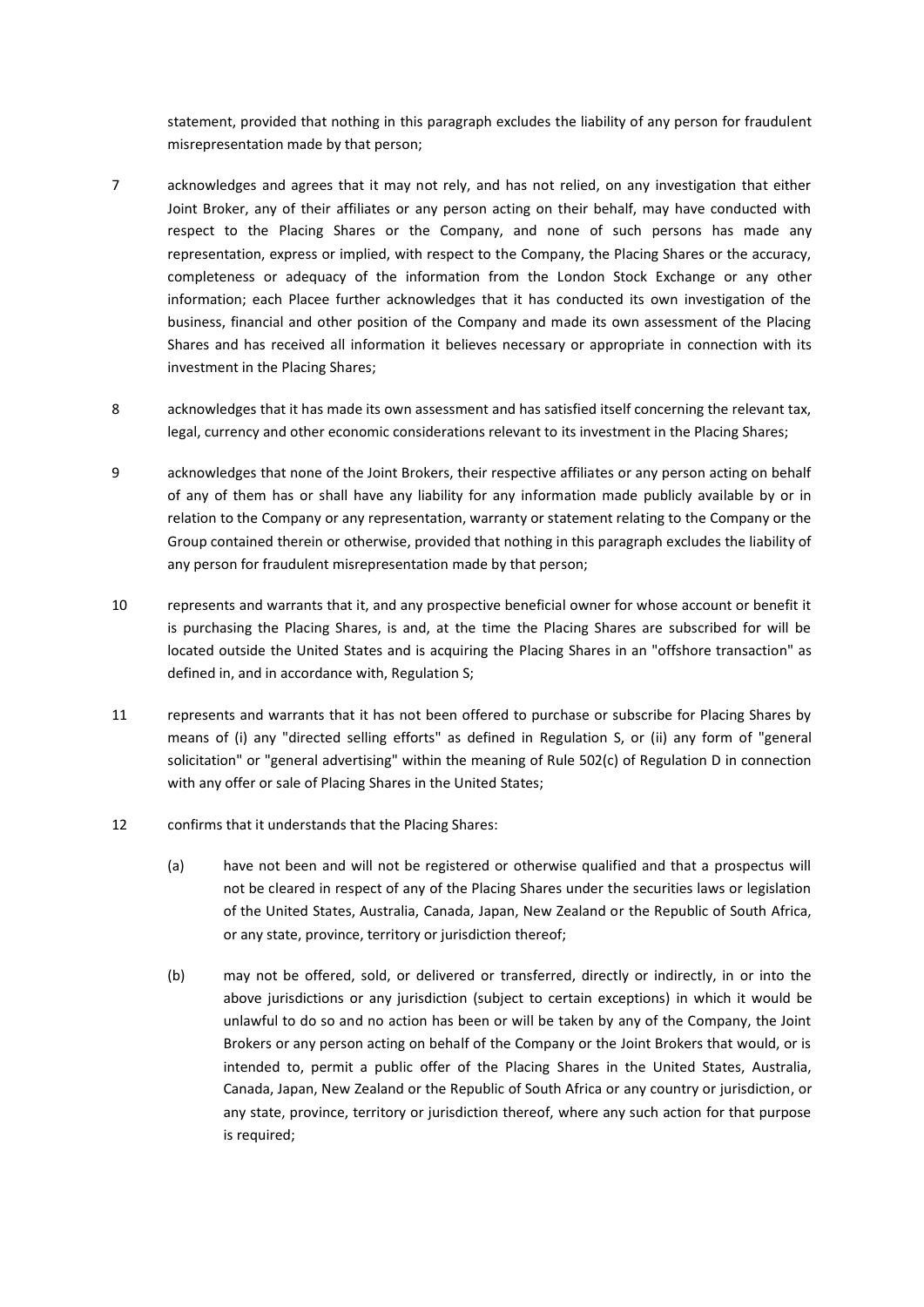- 13 unless otherwise specifically agreed with the Joint Brokers, confirms that it is not and at the time the Placing Shares are subscribed for, neither it nor the beneficial owner of the Placing Shares will be, a resident of, nor have an address in, Australia, Japan, New Zealand, the Republic of South Africa or any province or territory of Canada;
- 14 confirms that it, and any prospective beneficial owner for whose account or benefit it is purchasing the Placing Shares: (i) is not a US Person (as defined in Regulation S) and is, and at the time the Placing Shares are subscribed for will be, located outside the United States and is acquiring the Placing Shares in an "offshore transaction" as defined in, and in accordance with, Regulation S; (ii) is aware of the restrictions on the offer and sale of the Placing Shares pursuant to Regulation S, including that Rule 904 of Regulation S regarding "Offshore Resales" is not applicable to "affiliates" (as defined in Rule 405 under the Securities Act) of the Company; and (iii) has not been offered to purchase or subscribe for Placing Shares by means of any "directed selling efforts" as defined in Regulation S;
- 15 confirms that it understands that the Placing Shares have not been, and will not be, registered under the US Securities Act and may not be offered, sold or resold in or into or from the United States or to, or for the account or benefit of, US Persons (as defined in Regulation S) except pursuant to an effective registration under the US Securities Act, or pursuant to an exemption from the registration requirements of the US Securities Act and in accordance with applicable state securities laws;
- 16 confirms that it will not distribute, forward, transfer or otherwise transmit this Announcement or any part of it, or any other presentational or other materials concerning the Placing in or into or from the United States, Australia, Canada, Japan, New Zealand or the Republic of South Africa (including electronic copies thereof) to any person, and it has not distributed, forwarded, transferred or otherwise transmitted any such materials to any such person;
- 17 acknowledges that in making any decision to acquire Placing Shares it:
	- (a) has such knowledge and experience in financial and business matters to be capable of evaluating the merits and risks of subscribing for or purchasing the Placing Shares;
	- (b) will not look to either Joint Broker for all or part of any loss it may suffer as a result of any such subscription or purchase;
	- (c) is experienced in investing in securities of this nature in this sector and is aware that it may be required to bear, and is able to bear, the economic risk of an investment in the Placing Shares;
	- (d) is able to sustain a complete loss of an investment in the Placing Shares; and
	- (e) has no need for liquidity with respect to its investment in the Placing Shares;
- 18 if it indicates to either Joint Broker that it wishes to subscribe for VCT Placing Shares, confirms that:
	- (a) it is a VCT, subscribing for such VCT Shares pursuant to the Placing using VCT funds; and
	- (b) confirms that the date on which it raised funds was on or after 6 April 2012;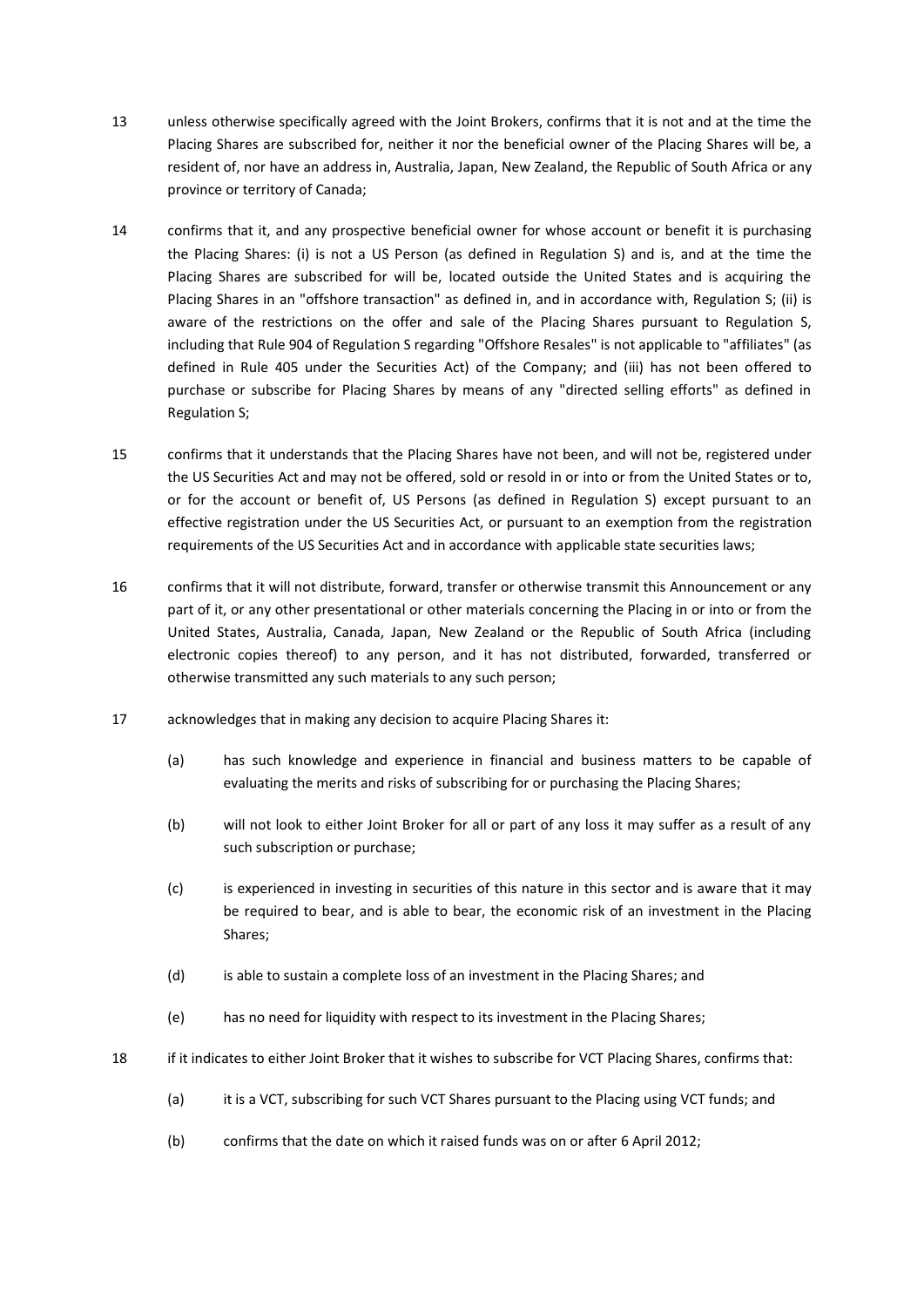- 19 if it indicates to either Joint Broker that it wishes to subscribe for EIS Placing Shares, confirms that the beneficial owner of such shares will be a "qualifying investor" within the meaning of section 162 Income Tax Act 2007;
- 20 represents and warrants that the issue to it, or the person specified by it for registration as holder, of Placing Shares will not give rise to a liability under any of sections 67, 70, 93 or 96 of the Finance Act 1986 (depositary receipts and clearance services) and that the Placing Shares are not being acquired in connection with arrangements to issue depositary receipts or to issue or transfer Placing Shares into a clearance service;
- 21 represents and warrants that it has complied with its obligations under the Criminal Justice Act 1993, MAR and in connection with money laundering and terrorist financing under the Proceeds of Crime Act 2002 (as amended), the Terrorism Act 2000, the Terrorism Act 2006 and the Money Laundering, Terrorist Financing and Transfer of Funds (Information on the Payer) Regulations 2017 and any related or similar rules, regulations or guidelines, issued, administered or enforced by any government agency having jurisdiction in respect thereof (the "**Regulations**") and the Money Laundering Sourcebook of the FCA and, if making payment on behalf of a third party, that satisfactory evidence has been obtained and recorded by it to verify the identity of the third party as required by the Regulations;
- 22 acknowledges that in order to ensure compliance with the Regulations, either Joint Broker (for itself and as agent on behalf of the Company) or the Company's registrars may, in their absolute discretion, require verification of its identity, location or legal status. Pending the provision to the Joint Brokers or the Company's registrars, as applicable, of evidence of identity, location or legal status, definitive certificates in respect of the Placing Shares may be retained at the Joint Brokers' absolute discretion or, where appropriate, delivery of the Placing Shares to it in uncertificated form may be delayed in the Joint Brokers' or the Company's registrars', as the case may be, absolute discretion. If within a reasonable time after a request for verification of identity, location or legal status, either Joint Broker (for itself and as agent on behalf of the Company) or the Company's registrars have not received evidence satisfactory to them, either the relevant Joint Broker and/or the Company may, at its absolute discretion, terminate its commitment in respect of the Placing, in which event the monies payable on acceptable of allotment will, if already paid, be returned without interest to the account of the drawee's bank from which they were originally debited;
- 23 represents and warrants that it is acting as principal only in respect of the Placing or, if it is acting for any other person: (i) it is duly authorised to do so and has full power to make the acknowledgments, warranties, representations, undertakings, and agreements herein on behalf of each such person; and (ii) it is and will remain liable to the Company and/or the Joint Brokers for the performance of all its obligations as a Placee in respect of the Placing (regardless of the fact that it is acting for another person);
- 24 if a financial intermediary (as that term is used in Article 3(2) of the EU Prospectus Directive), represents, warrants and undertakes that the Placing Shares purchased by it in the Placing will not be acquired on a non-discretionary basis on behalf of, nor will they be acquired with a view to their offer or resale to, persons in a Member State of the EEA which has implemented the Prospectus Directive other than Qualified Investors, or in circumstances in which the prior consent of the Joint Brokers has been given to the offer or resale;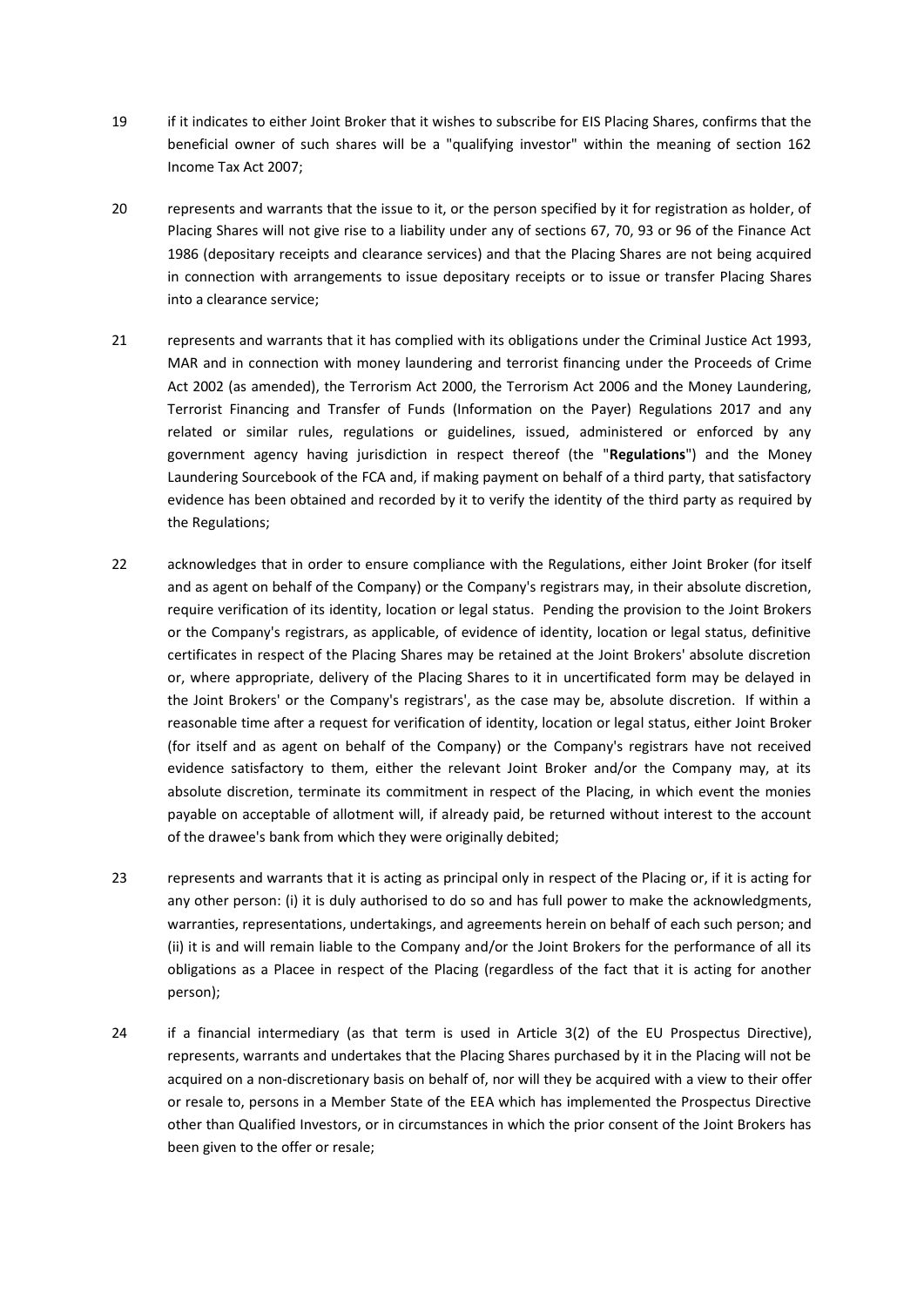- 25 represents, warrants and undertakes that it has not offered or sold and will not offer or sell any Placing Shares to persons in the United Kingdom, except to persons whose ordinary activities involve them in acquiring, holding, managing or disposing of investments (as principal or agent) for the purposes of their business or otherwise in circumstances which have not resulted and which will not result in an offer to the public in the United Kingdom within the meaning of section 85(1) of the FSMA;
- 26 represents, warrants and undertakes that it has not offered or sold and will not, prior to Admission, offer or sell any Placing Shares to persons in the EEA except to persons whose ordinary activities involve them in acquiring, holding, managing or disposing of investments (as principal or agent) for the purposes of their business or otherwise in circumstances which have not resulted in and which will not result in an offer to the public (within the meaning of the Prospectus Directive) in any member state of the EEA;
- 27 represents, warrants and undertakes that it has only communicated or caused to be communicated and will only communicate or cause to be communicated any invitation or inducement to engage in investment activity (within the meaning of section 21 of the FSMA) relating to the Placing Shares in circumstances in which section 21(1) of the FSMA does not require approval of the communication by an authorised person;
- 28 represents, warrants and undertakes that it has complied and will comply with all applicable provisions of the FSMA with respect to anything done by it in relation to the Placing Shares in, from or otherwise involving the United Kingdom;
- 29 represents and warrants, if in a member state of the European Economic Area, unless otherwise specifically agreed with the Joint Brokers in writing, that it is a "Qualified Investor";
- 30 represents and warrants, if in the United Kingdom, that it is a person (i) having professional experience in matters relating to investments who falls within the definition of "investment professionals" in Article 19(5) of the Order or (ii) who falls within Article 49(2)(a) to (d) ("High Net Worth Companies, Unincorporated Associations, etc") of the Order, or (iii) to whom this Announcement may otherwise lawfully be communicated;
- 31 acknowledges and agrees that no action has been or will be taken by either the Company or the Joint Brokers or any person acting on behalf of the Company or the Joint Brokers that would, or is intended to, permit a public offer of the Placing Shares in any country or jurisdiction where any such action for that purpose is required;
- 32 represents and warrants that it and any person acting on its behalf is entitled to acquire the Placing Shares under the laws of all relevant jurisdictions and that it has fully observed such laws and obtained all such governmental and other guarantees, permits, authorisations, approvals and consents which may be required thereunder and complied with all necessary formalities to enable it to commit to this participation in the Placing and to perform its obligations in relation thereto (including, without limitation, in the case of any person on whose behalf it is acting, all necessary consents and authorities to agree to the terms set out or referred to in this Appendix) and will honour such obligations and that it has not taken any action or omitted to take any action which will or may result in the Joint Brokers, the Company or any of their respective directors, officers, agents, employees or advisers acting in breach of the legal or regulatory requirements of any jurisdiction in connection with the Placing;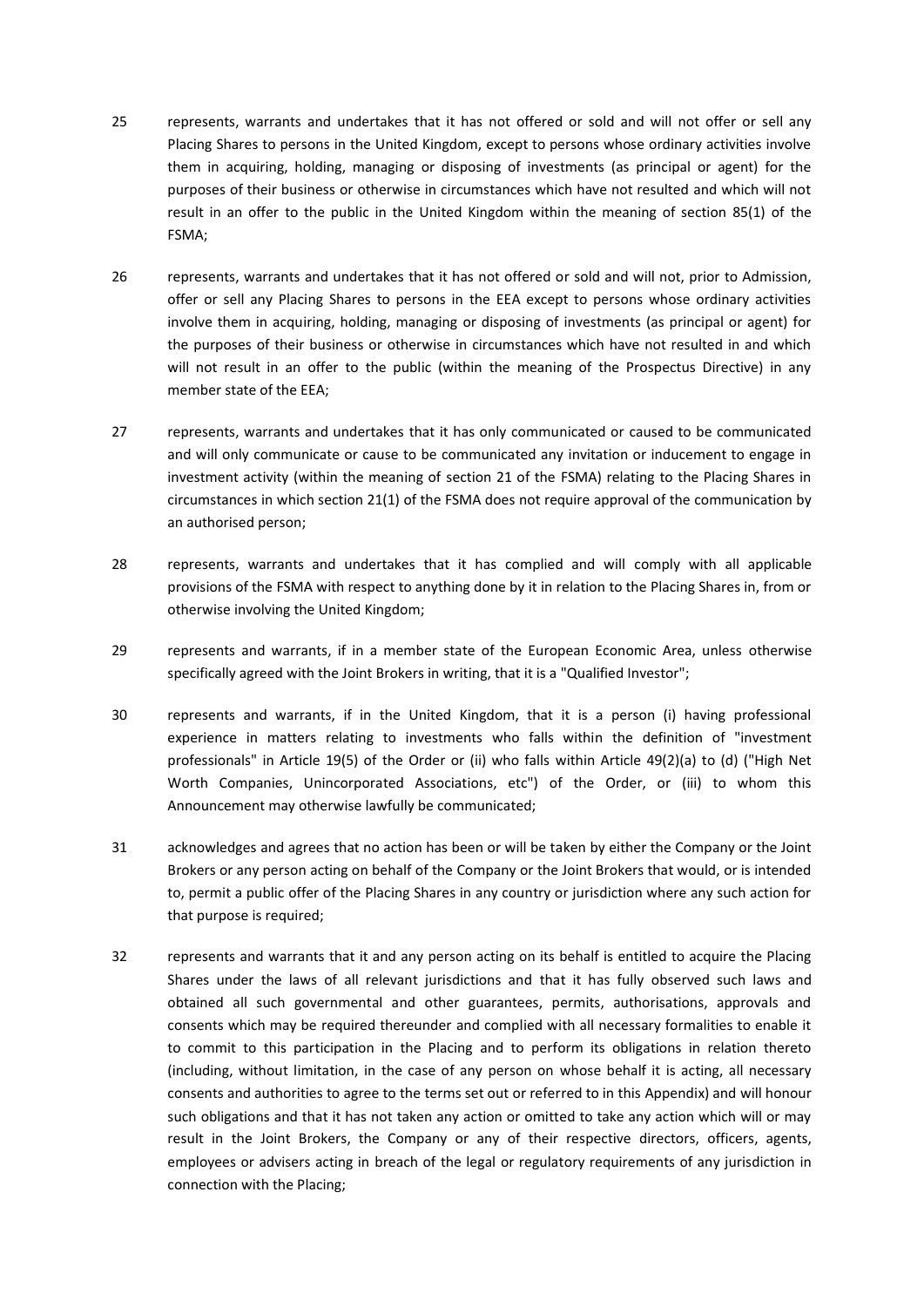- 33 undertakes that it (and any person acting on its behalf) will make payment in respect of the Placing Shares allocated to it in accordance with this Appendix on the due time and date set out herein, failing which the relevant Placing Shares may be placed with other acquirers or sold as the Joint Brokers may in their sole discretion determine and without liability to such Placee, who will remain liable for any amount by which the net proceeds of such sale fall short of the product of the relevant Placing Price and the number of Placing Shares allocated to it and may be required to bear any stamp duty, stamp duty reserve tax or other similar taxes (together with any interest or penalties) which may arise upon such placing or sale of such Placee's Placing Shares;
- 34 acknowledges that neither of the Joint Brokers, nor any of their respective affiliates, agents, directors, officers or employees is making any recommendations to it or advising it regarding the suitability of any transactions it may enter into in connection with the Placing and that its participation in the Placing is on the basis that it is not and will not be a client of either Joint Broker in connection with its participation in the Placing and that neither Joint Broker has any duty nor responsibility to it for providing the protections afforded to its clients or customers or for providing advice in relation to the Placing nor in respect of any representations, warranties, undertakings or indemnities contained in the Placing Agreement nor for the exercise or performance of any of its rights and obligations thereunder including any rights to waive or vary any conditions or exercise any termination right;
- 35 undertakes that the person whom it specifies for registration as holder of the Placing Shares will be (i) itself or (ii) its nominee, as the case may be. Neither of the Joint Brokers nor the Company will be responsible for any liability to stamp duty or stamp duty reserve tax or other similar taxes resulting from a failure to observe this requirement ("**Indemnified Taxes**"). Each Placee and any person acting on behalf of such Placee agrees to indemnify the Company and the Joint Brokers on an after-tax basis in respect of any Indemnified Taxes;
- 36 agrees to indemnify on an after tax basis and hold the Company, the Joint Brokers and their respective affiliates harmless from any and all costs, claims, liabilities and expenses (including legal fees and expenses) arising out of or in connection with any breach of its representations, warranties, acknowledgements, agreements and undertakings in this Appendix and further agrees that the provisions of this Appendix shall survive after completion of the Placing;
- 37 except as set out in paragraph [38](#page-27-0) below, represents and warrants that it has neither received nor relied on any 'inside information' (for the purposes of MAR and section 56 of the Criminal Justice Act 1993) concerning the Company prior to or in connection with accepting the invitation to participate in the Placing and is not purchasing Placing Shares on the basis of material non-public information;
- <span id="page-27-0"></span>38 if it has received any 'inside information' (for the purposes of MAR and section 56 of the Criminal Justice Act 1993) in relation to the Company and its securities, confirms that it has received such information within the market soundings regime provided for in article 11 of MAR and associated delegated regulations and it has not: (i) dealt (or attempted to deal) in the securities of the Company; (ii) encouraged, recommended or induced another person to deal in the securities of the Company; or (iii) unlawfully disclosed inside information to any person, prior to the information being made publicly available;
- 39 if it is a pension fund or investment company, confirms that its purchase of Placing Shares is in full compliance with applicable laws and regulations;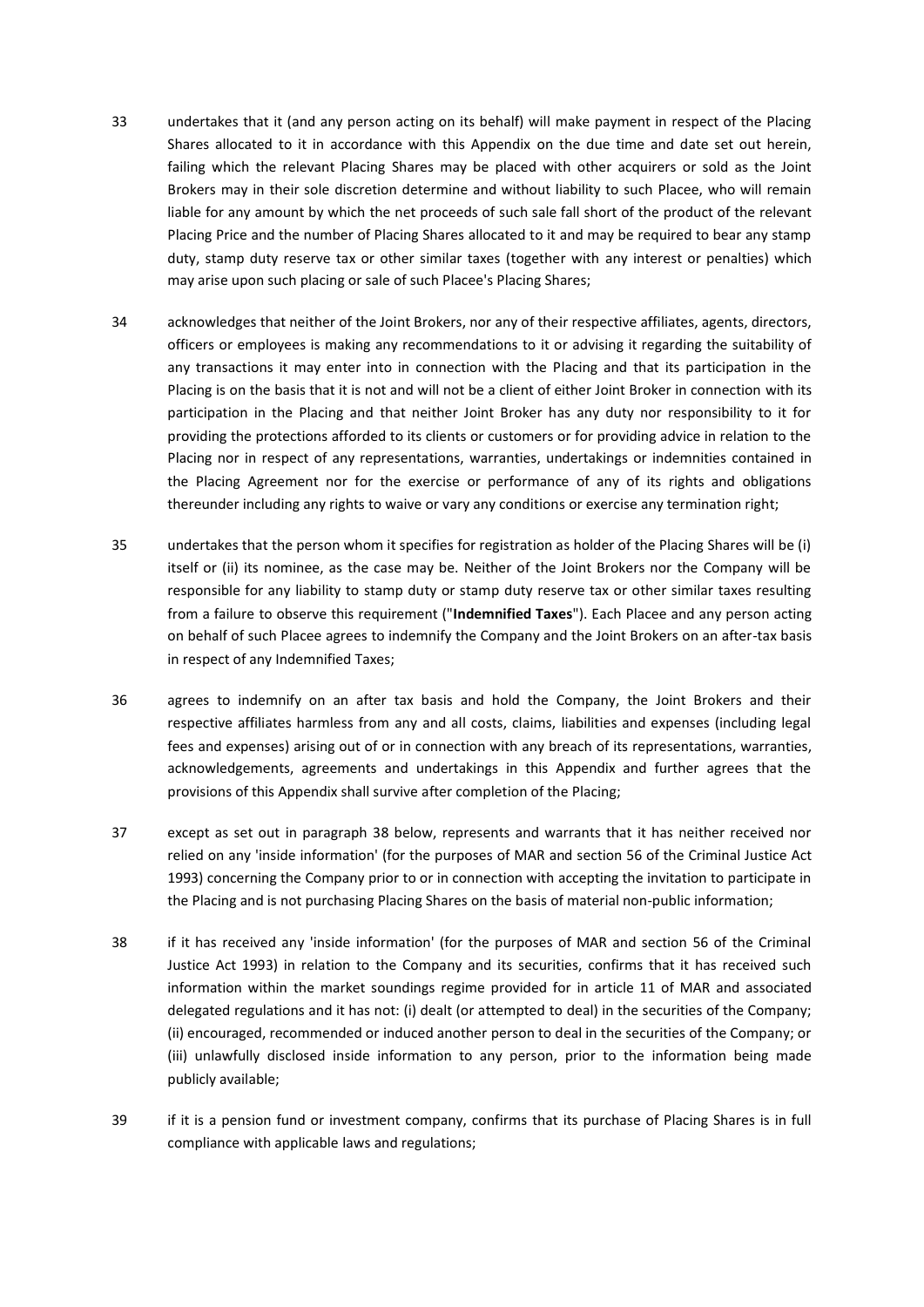- 40 agrees that the Company, the Joint Brokers and their respective affiliates and others will rely upon the truth and accuracy of the foregoing representations, warranties, acknowledgements, agreements, and undertakings which are given to the Joint Brokers for itself and on behalf of the Company and are irrevocable and it irrevocably authorises the Company and the Joint Brokers to produce this Announcement, pursuant to, in connection with, or as may be required by any applicable law or regulation, administrative or legal proceeding or official inquiry with respect to the matters set forth herein;
- 41 acknowledges that none of the Company or the Joint Brokers owes any fiduciary or other duties to any Placee in respect of any acknowledgments, confirmations, undertakings, representations, warranties or indemnities in the Placing Agreement;
- 42 acknowledges and agrees that its commitment to take up Placing Shares on the terms set out in this Announcement (including this Appendix) will continue notwithstanding any amendment that may or in the future be made to the terms and conditions of the Placing and that Placees will have no right to be consulted or require that their consent be obtained with respect to the Company or the Joint Brokers' conduct of the Placing;
- 43 acknowledges that its allocation (if any) of Placing Shares will represent a maximum number of Placing Shares which it will be entitled, and required, to subscribe for, and that the Joint Brokers or the Company may call upon it to subscribe for a lower number of Placing Shares (if any), but in no event in aggregate more than the aforementioned maximum; and
- 44 acknowledges that time is of essence as regards its obligations under this Appendix; and
- 45 acknowledges that these terms and conditions and any agreements entered into by it pursuant to the terms and conditions set out in this Appendix, and all non-contractual or other obligations arising out of or in connection with them, shall be governed by and construed in accordance with the laws of England and Wales and it submits (on behalf of itself and on behalf of any person on whose behalf it is acting) to the exclusive jurisdiction of the English courts as regards any claim, dispute or matter arising out of any such contract (including any dispute regarding the existence, validity or termination of such contract or relating to any non-contractual or other obligation arising out of or in connection with such contract), except that enforcement proceedings in respect of the obligation to make payment for the Placing Shares (together with any interest chargeable thereon) may be taken by either the Company or either Joint Broker in any jurisdiction in which the relevant Placee is incorporated or in which any of its securities have a quotation on a recognised stock exchange.

The foregoing representations, warranties, agreements, undertakings, acknowledgements and confirmations are given for the benefit of the Company as well as each of the Joint Brokers and are irrevocable. Each Placee, and any person acting on behalf of the Placee, acknowledges that neither the Company nor either of the Joint Brokers owes any fiduciary or other duties to any Placee in respect of any representations, warranties, undertakings, acknowledgements, agreements or indemnities in the Placing Agreement.

The agreement to allot and issue Placing Shares to Placees (and/or to persons for whom such Placee is contracting as agent) free of stamp duty and stamp duty reserve tax relates only to their allotment and issue to Placees, or such persons as they nominate as their agents, direct from the Company for the Placing Shares in question. Such agreement also assumes that the Placing Shares are not being acquired in connection with arrangements to issue depositary receipts or to issue or transfer the Placing Shares into a clearance service. If there are any such arrangements, or the settlement relates to any other dealing in the Placing Shares, stamp duty or stamp duty reserve tax or other similar taxes may be payable, for which neither the Company nor the